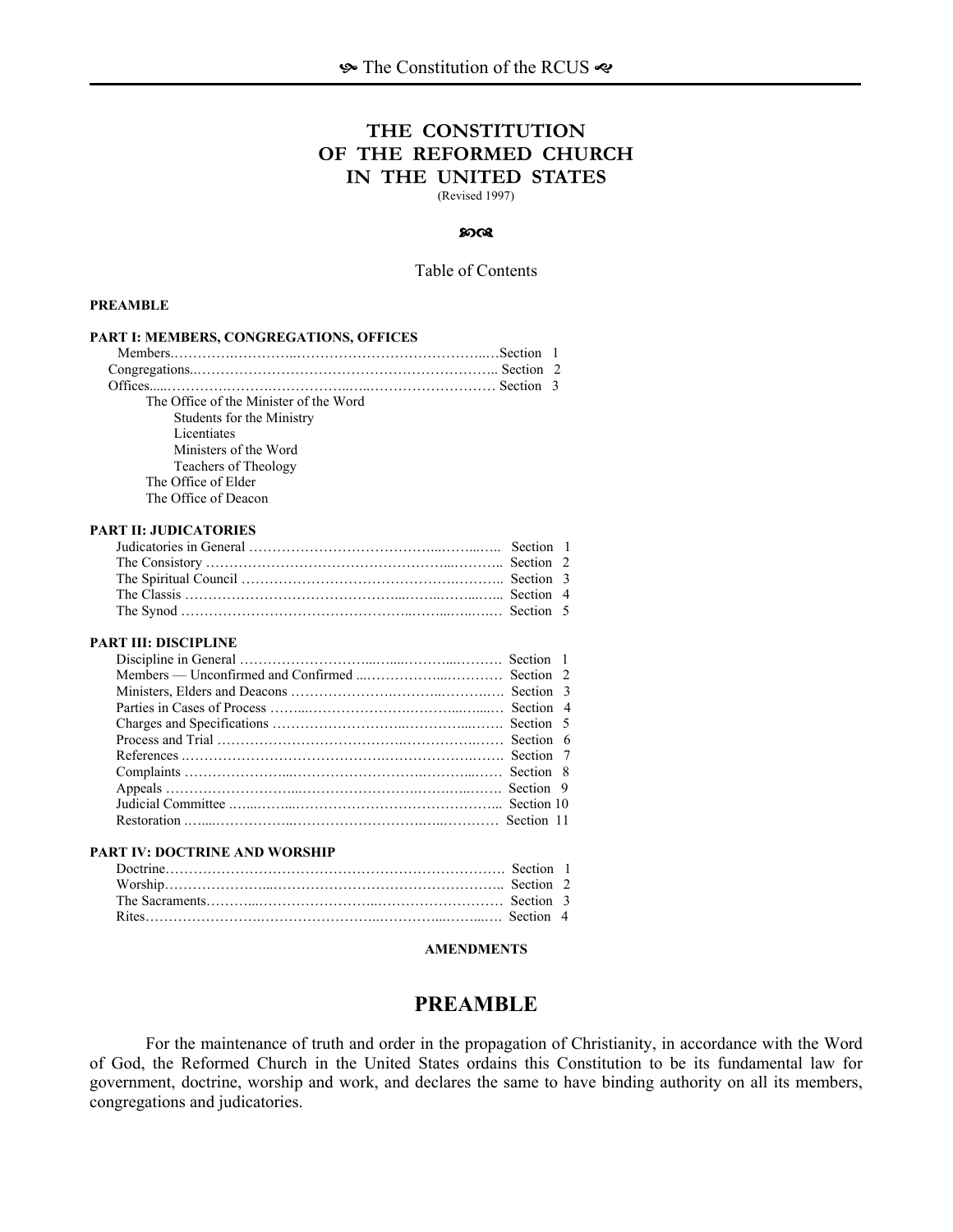# **PART I MEMBERS — CONGREGATIONS — OFFICES**

#### **SECTION 1 Members**

**ARTICLE 1**. All baptized persons are members in the Church, under its care and subject to its government and discipline.

**ARTICLE 2**. Persons received into full communion with the Church by confirmation, profession of faith, certificate, or renewal of profession shall be regarded as communicant members. They shall be entitled to the rights and privileges of the Church and can be deprived of them only by due process of discipline.

**ARTICLE 3.** Those baptized in infancy shall be received into full communion with the Church by confirmation, and unbaptized adults by baptism and profession of faith. In both cases, they shall first receive proper instruction in the truths of the Gospel and give satisfactory evidence of faith in the Lord Jesus Christ.

**ARTICLE 4.** At the discretion of the Spiritual Council, members of other branches of the Christian Church, in good and regular standing, may be received into the membership of the Reformed Church by certificate of dismission. If, however, such certificate cannot be obtained, they may be received by a renewal of their profession of faith in Christ. This does not preclude the Spiritual Council from deciding in either case, before they are thus received, whether or not they shall be instructed in the fundamental truths of the Christian religion as set forth in the Heidelberg Catechism, Belgic Confession and Canons of Dort.

**ARTICLE 5.** Members who have permanently changed their residence shall be urged by the minister or Spiritual Council to obtain a certificate of dismission and, as soon as possible, shall unite with another congregation of the Reformed Church, or another orthodox Protestant Church, as provided in ARTICLE 74. Members who for proper reasons, desire to unite with another congregation shall also be entitled to a certificate of dismission. The Spiritual Council dismissing members shall immediately communicate the fact to the Spiritual Council of the congregation to which they have been dismissed; and when they are received the latter shall promptly notify the former of their reception. Members dismissed shall be amenable to the congregation dismissing them until they have been received by the other congregation. A certificate of dismission shall be valid for one year from its date.

**ARTICLE 6.** It is the duty of Church members to live sober, righteous and godly lives, and to labor faithfully to bring others to Christ. They shall obey the laws and rules of life prescribed in the Word of God and abide by the Constitution of the Church and contribute liberally, in proportion to their means, to the support of the Gospel and for the extension of the Kingdom of Christ. Every member shall attend faithfully the public services of the Church and shall engage diligently in private devotions; and those who have been confirmed shall partake regularly of the Lord's Supper. Parents shall give attention to the Christian training of the members of the household.

### **SECTION 2 Congregations**

**ARTICLE 7.** A congregation of the Reformed Church in the United States is a body of Christians accepting the Bible as the Word of God and the Heidelberg Catechism, the Belgic Confession of Faith, and the Canons of Dort as its subordinate standards of faith and doctrine, and organized agreeably to the provisions of the Constitution of the Church.

**ARTICLE 8.** Whenever it is desired to organize a congregation, those persons who are willing to enter into such organization shall sign the following memorial and address the same to the Classis within whose bounds the congregation is to be organized:

 "We, whose names are hereunto affixed, desiring to be organized as a congregation, that we may have better facilities for enjoying the holy ordinances of the Christian Church, do hereby petition the Classis of \_\_\_\_\_\_\_\_\_\_\_\_ to organize us under the name of congregation, in the township (town, or city) of county of county of county of county of congregation, in the township (town, or city) of county of county of \_\_\_\_\_\_\_\_\_\_\_\_\_, and State of \_\_\_\_\_\_\_\_\_\_\_\_\_ and declare our readiness to be governed by the Constitution of the Reformed Church in the United States."

 $Date:$ Signed:

If the Classis approves of the proposed organization, it shall appoint a committee to superintend the election of elders and deacons, and to induct them into office. After the acts thus authorized have been performed and have been sanctioned by the Classis, the organization shall be enrolled as a regular congregation of the Reformed Church in the United States. If, however,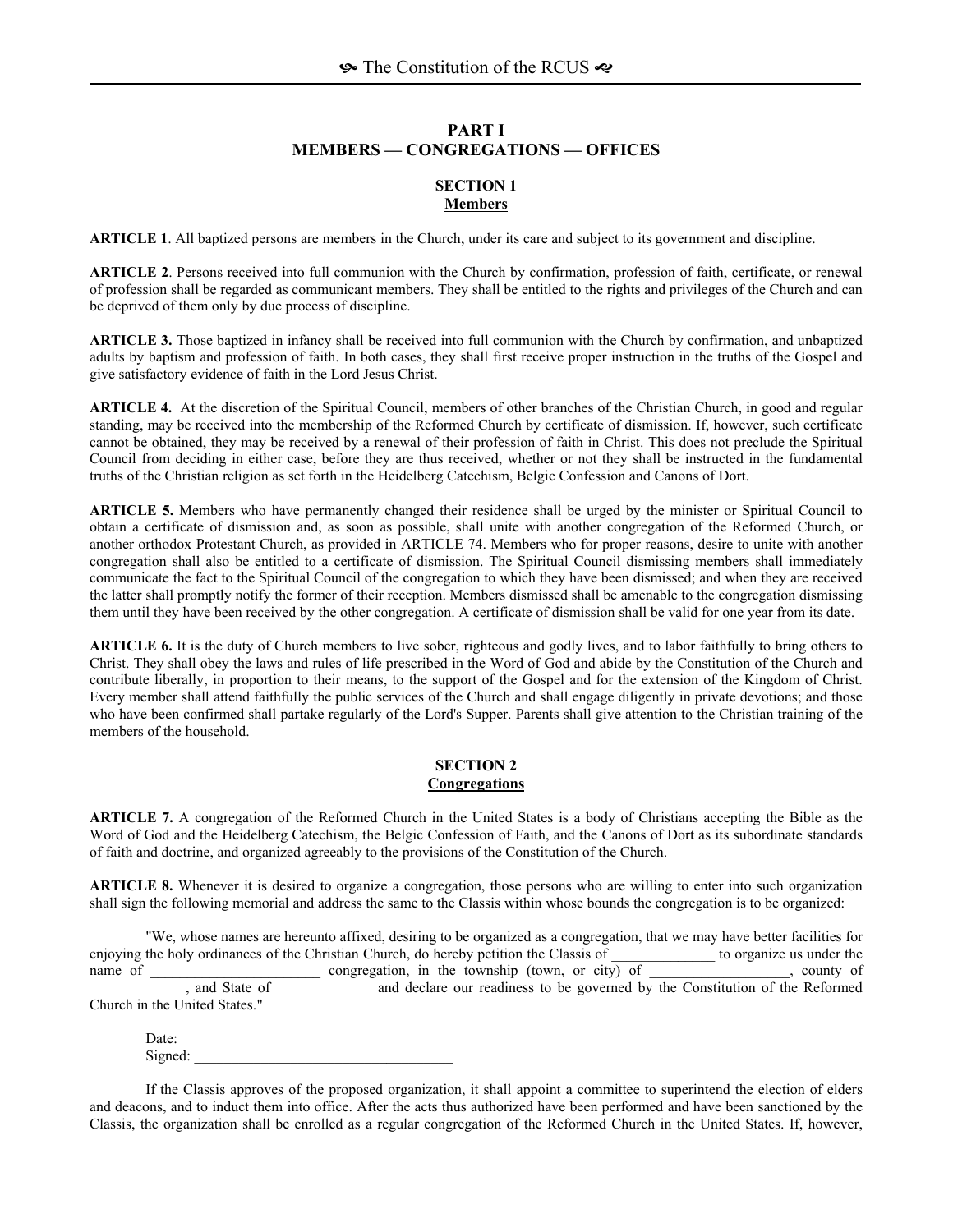local conditions require it, a congregation may be duly organized by a missionary, or a minister doing missionary work, acting with the consent of the Classis under whose jurisdiction the congregation is to be received. Application for admission to Classis must be made as soon as possible after the organization is effected.

A congregation, whether independent or belonging to another denomination, which conforms to the requirements of the Reformed Church in the United States, may be admitted to membership.

**ARTICLE 9.** Whenever a congregation desires to become an incorporated body, a draft of the proposed Articles of Incorporation and Constitution of the congregation shall be submitted to the Classis for approval before the charter is presented to the civil authorities. A charter shall not be approved that does not bind the congregation to be an organic member of the Reformed Church in the United States, and to be governed by its Constitution and laws. In all cases, unless there are difficulties, the Consistory shall in the charter be constituted the trustees of the congregation.

**ARTICLE 10.** Each congregation shall adopt a Constitution and By-laws for its own government. Such Constitution and By-laws must be in accordance with its charter and with the Constitution of the Reformed Church in the United States; and must be approved by its Classis.

**ARTICLE 11.** Each congregation shall hold an annual meeting. The Consistory may call a special meeting of the congregation, and, at the written request of one-tenth of the communicant members, shall issue a call for such a meeting within two weeks after the request has been received. Two weeks previous public notice shall be given of the time, place, and the purpose of a special congregational meeting. A full and accurate record of the proceedings of all meetings shall be kept.

**ARTICLE 12.** To the trustees shall be committed the care and control of the property of the congregation, whether real or personal, and of all monies and legacies. They shall hold the property as a sacred trust for the congregation, keep the church edifice and other buildings belonging to the congregation in proper repair, and prevent their use for improper purposes. In matters of a general nature, such as the purchasing or selling of property, the borrowing of money, and the remodeling or erection of buildings, the trustees can determine nothing finally without the consent of a majority of those voting members of the congregation assembled at a meeting called for the purpose, of which meeting at least two weeks previous public notice shall be given.

**ARTICLE 13.** The common interests of two or more congregations united in one pastoral charge shall be committed to a Joint Consistory, composed of the members of the Consistories of the congregations included in the charge. A congregation shall not withdraw from such a charge without the permission of Classis.

**ARTICLE 14.** On the dissolution of a congregation, the Classis with which it was connected shall have jurisdiction over its members and transfer them to the congregation which they may select.

# **SECTION 3 Offices**

**ARTICLE 15.** The Offices of the Reformed Church.

1. The Offices are:

- I. The Office of Minister of the Word.
	- 1. Students for the Ministry.
		- 2. Licentiates.
		- 3. Ministers of the Word.
		- 4. Teachers of Theology.
- II. The Office of Elder.
- III. The Office of Deacon.

2. The officers of the Reformed Church are to be male members who have the Biblical qualifications for office.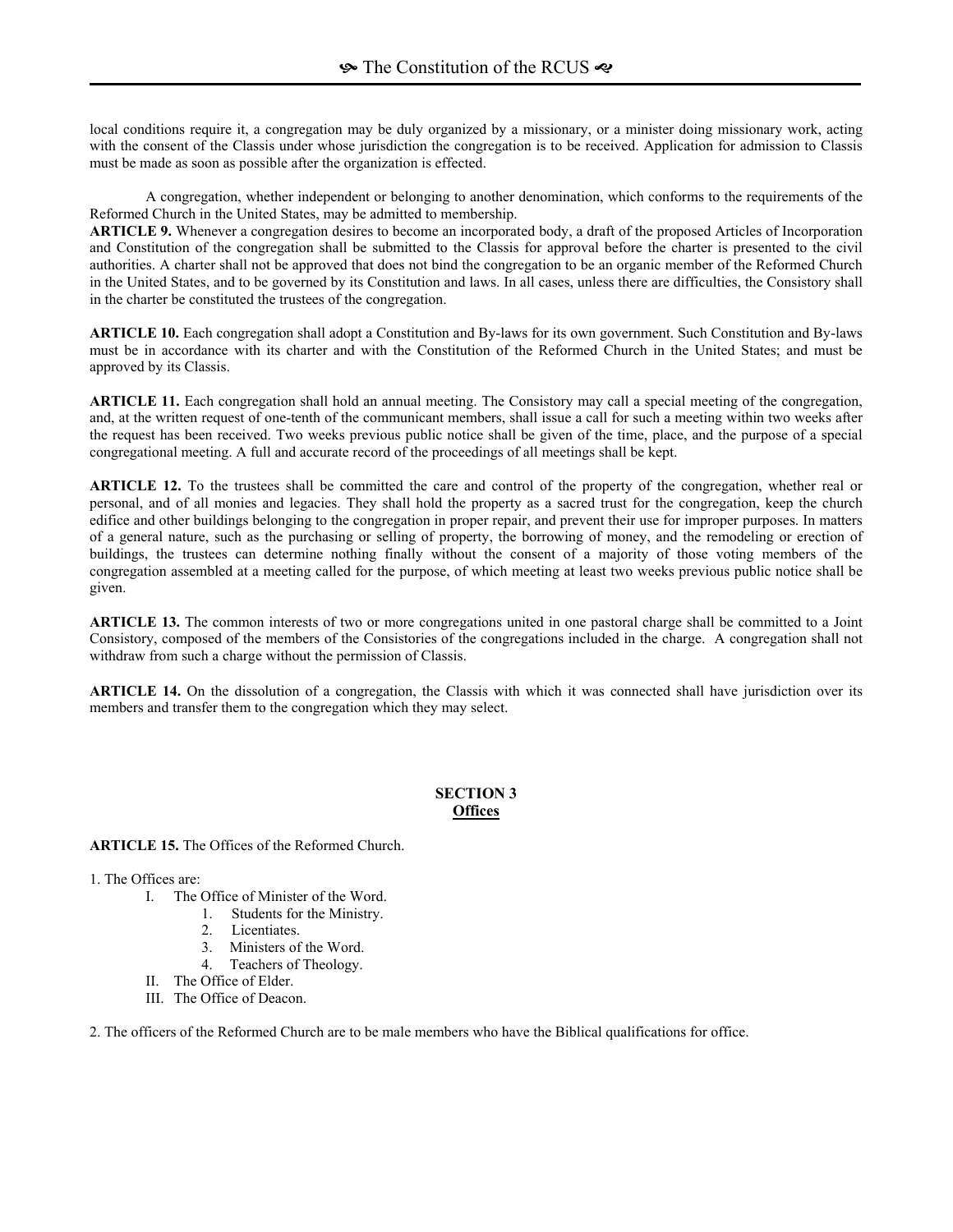## **I. The Office of the Minister of the Word 1. Students for the Ministry**

**ARTICLE 16.** A student for the ministry is a member of a congregation of the Reformed Church in the United States who, believing himself called to become a minister of Christ, enters upon a course of study to prepare himself for that office.

**ARTICLE 17.** A student for the ministry shall request that he be taken under the care of the Classis to which the congregation of which he is a member belongs. When he presents the request to be received, the Classis shall inquire as to his fitness and, if he is found satisfactory, shall take him under its care and exercise supervision over his studies and deportment. He shall pursue his course of study in a theological institution recommended by the Reformed Church in the United States, unless Classis permits him to study elsewhere. This permission can be given only if it does not conflict with any previous obligation he may have assumed.

**ARTICLE 18.** At each annual meeting of his Classis a student for the ministry shall submit a written report of the progress he has made in his studies, and also his official reports from the institution in which he is studying. He shall not exercise ministerial functions, but may occasionally preach after his first year in the Seminary.

A student for the ministry shall not be eligible to the pastoral office, nor shall a congregation or charge nominate or elect a student for the ministry to become its pastor until the latter half of the senior year of this theological course, when a charge may tender and a student accept a call which, however, shall not be confirmed by a Classis, nor become effective, until after his licensure.

#### **2. Licentiates**

**ARTICLE 19.** A licentiate is a member of the Reformed Church who, having completed a prescribed course of theological studies and having passed a satisfactory examination by a Classis, has been authorized to preach the Gospel and to accept a call from a pastoral charge or a missionary field.

**ARTICLE 20.** An applicant for licensure shall present a written application to his Classis, together with his certificate from the Theological Seminary or Institution in which he studied. He shall submit to an examination, which shall be open to all the members of Classis and shall embrace at least the main subjects taught in the Theological Seminaries approved by the Reformed Church in the United States. Particular attention shall be paid to his piety, the purity of his intentions in seeking the ministry, his orthodoxy, and his ability to preach the Gospel. The report of such examination shall not enter into particulars, but simply state the result as satisfactory or unsatisfactory.

The candidate is to show that he is not a weak and ignorant man. Therefore, he is to be examined by the Classis in English Bible, theology, ecclesiastical history, hermeneutics, the original languages of the Scriptures, historical philosophy, apologetics, all matters relevant to our standards and his personal ability to serve the Church as a pastor. The examination in theology must be on the floor of Classis and may not be a closed meeting but rather an open meeting of the Classis. He is also required to preach a sermon before Classis, present theological papers and present a written sermon.

**ARTICLE 21**. For good reasons licensure may be granted to applicants who have not completed the course of study prescribed for the Theological Seminaries, but in all such cases, a two-thirds vote of the Classis shall be required to authorize the licensure.

**ARTICLE 22**. After the examination of the applicant has been declared satisfactory and the report of the examiners has been adopted, he shall read aloud before Classis the following formula and subscribe the same in a book kept for that purpose:

"I hereby testify that I honestly and truly accept the doctrine of the Heidelberg Catechism, the Belgic Confession of Faith, and the Canons of Dort as in accordance with the teaching of the Holy Scriptures, and promise faithfully to preach and defend the same. I also declare and promise that I will carefully observe all the ordinances in accordance with the Word of God which now are, or may hereafter be enacted by the authorities of the Church, and that I will cheerfully submit to all the admonitions and decisions of these authorities so long as I remain in connection with the Reformed Church in the United States.

"In testimony whereof I hereunto subscribe my name and the date."

Name Date  $\Box$ 

Having thus attested his adherence to the doctrines and discipline of the Reformed Church in the United States, he shall be furnished with a certificate of licensure, bearing the seal of Classis and the signatures of the President and Stated Clerk; and his name shall be placed on the clerical roll.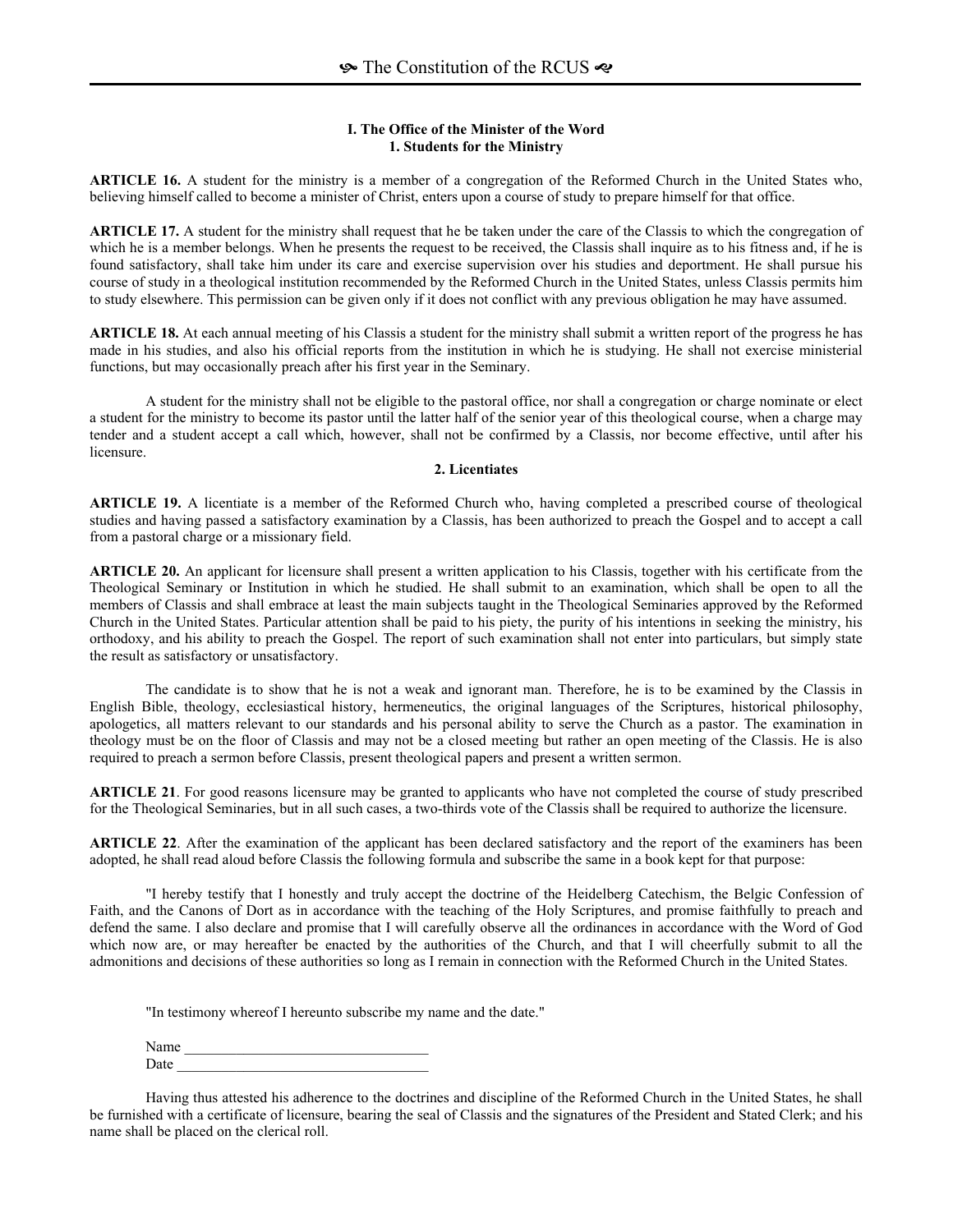**ARTICLE 23.** A licentiate is permitted to preach the Word, but shall not administer the sacraments, pronounce the salutation, nor pronounce the benediction, neither shall he perform the rite of confirmation, participate in ordination, nor solemnize marriage. He is under the care and jurisdiction of his Classis, must attend its meetings and submit a written report of his labors, but he cannot vote in Classis nor can he represent it in a higher judicatory.

**ARTICLE 24.** A licentiate shall not be ordained before he is twenty-one years of age, and until he has received and accepted a call to a pastoral charge, or has been called to a mission or to be a Teacher of Theology in an authorized theological institution approved by the Reformed Church in the United States. A licentiate who has received and accepted a call from a pastoral charge shall be ordained either by the Classis within whose bounds the charge is located or by the Classis to which he belongs when accepting the call. A licentiate who has received and accepted a call to teach theology or to the presidency of an accredited educational institution approved by the Reformed Church, or to a chaplaincy in the army or navy of the United States of America, shall be ordained by the Classis to which he belongs when he accepts the call.

Before a licentiate is ordained to the Gospel ministry, he shall undergo trials. Trials for ordination for a candidate who has been licensed by the Classis shall consist of the following: (1) the evaluation of written and oral testimonials as to the candidate's satisfactory exercise of the gifts for the Gospel ministry; (2) an examination of any areas of weakness as evidenced in the candidate's licensure examination; (3) an examination, as the Classis may require, in the Confession and Constitution of the Church and the presentation of written discourses. If one-third of those voting in the Classis are dissatisfied with the examination, the candidate shall not be ordained but be required to undergo another examination at a future meeting of the Classis. A satisfactory vote of the majority on the second examination shall be sufficient for ordination. The report of the committee examining the candidate may report weaknesses and require further study in the weak areas. His progress is to be reported in his parochial report.

**ARTICLE 25.** A licentiate shall not preach statedly for a vacant congregation or pastoral charge without the consent of Classis. He shall be a member of that Classis within whose bounds he resides, except as provided for in the case of ministers in Article 31 of this Constitution.

**ARTICLE 26**. Before licentiates from another denomination can be received into a Classis of the Reformed Church in the United States, they shall be examined in the same manner as students are examined for licensure and ordination according to Articles 20 and 24, and shall subscribe the formula prescribed for licentiates. A licentiate from another denomination shall not be a candidate for a pastoral charge until he has received approval from Classis or a committee appointed by Classis, nor shall he receive a call from a charge until said call shall have been approved by Classis.

#### **3. Ministers of the Word**

**ARTICLE 27**. A Minister of the Word is a member of the Church, called by Christ to the ministry of reconciliation, and ordained and consecrated by prayer and the laying on of hands to preach the Gospel, to exercise pastoral oversight, to dispense the holy sacraments, in conjunction with the elders to administer Christian discipline, and to give himself wholly to the service of Christ in His Church.

**ARTICLE 28**. A minister of the Reformed Church in the United States receiving a call from a charge and accepting the same shall present said call together with his acceptance of it to Classis for consideration; and if the call is confirmed, provision shall be made at once for his installation as pastor. A call, however, shall not be confirmed unless it provides for adequate support of the pastor, and unless the salary of the preceding pastor shall have been paid or satisfactory arrangements for its payment have been made; nor shall any Classis refuse to confirm a call unless there are strong reasons for withholding such confirmation. A minister having received a call from a charge shall not move into it, without first having obtained the consent of Classis. Every pastor shall reside within the bounds of his charge, unless Classis gives him permission to reside elsewhere.

**ARTICLE 29**. Every pastor or secretary of the Consistory shall keep a complete record of all baptisms, confirmations, communicants, receptions by certificate, renewals of profession, dismissions, erasures of names, suspensions, excommunications, marriages and deaths. The record shall be the property of the congregation.

**ARTICLE 30**. A pastor desiring to resign his charge shall lay his resignation before the Consistory or Joint Consistory, which shall take action on it as soon as possible; but if the pastor or Consistory desires it, the resignation shall be laid before the congregation or congregations for action. The resignation, and the consequent action of the Consistory, or of the congregation or congregations, shall then as soon as possible be laid before the Classis for action. When in the opinion of three-fourths of the members of the Consistory of Joint Consistory the welfare of the charge requires it, the Consistory or Joint Consistory shall make a written request to the pastor for his resignation. If the pastor, or the Consistory or Joint Consistory, desires it, the request shall be laid before the congregation or congregations for action. If the majority of the congregation or congregations sustain the request, the matter shall then as soon as possible be referred to Classis for action. But if the request is not brought before the congregation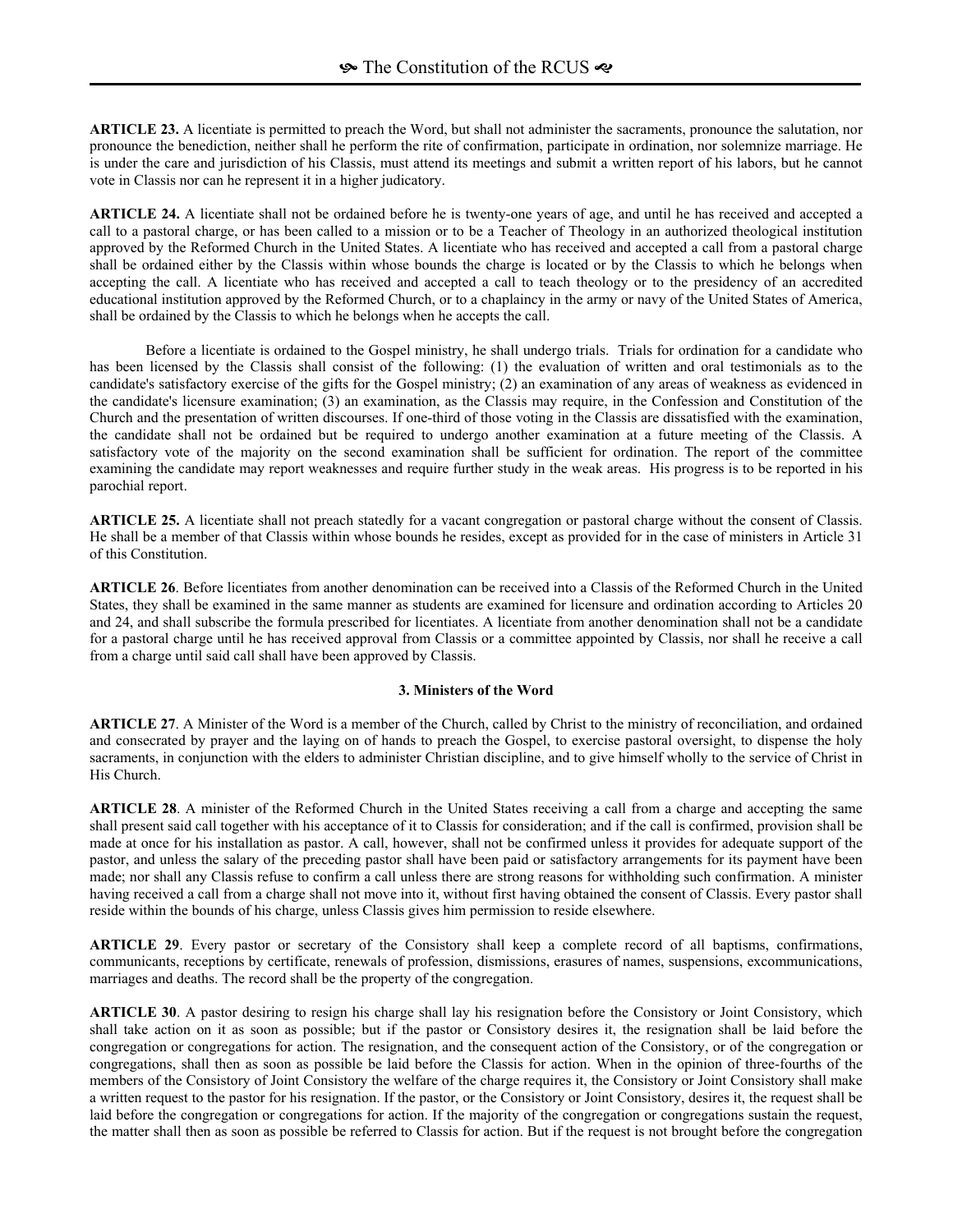or congregations, the matter shall be referred directly to the Classis. A pastor shall not leave his charge before his resignation has been approved and the pastoral relation has been dissolved by Classis.

**ARTICLE 31**. A minister shall not officiate in the charge of another minister without his consent; nor shall he serve a vacant congregation or charge as a regular supply without the consent of the Classis to which the congregation or charge belongs. He shall be a member of the Classis within whose bounds he resides, unless he shall have retired from the active duties of the ministry; or unless he is connected with an Institution of the Church, in which case he may be a member of any Classis connected with the Synod under whose care or by whose authority the Institution acts.

**ARTICLE 32**. A minister shall continue in the service of the Church. Direct denominational work shall be regarded as service to the Church. A minister of Classis shall not remain on the roll of Classis for more than three consecutive years without being engaged in the service of the Church. This article is not applicable to retired or disabled ministers.

**ARTICLE 33**. If a minister not otherwise chargeable with an offense renounces the jurisdiction of the Reformed Church in the United States by joining another denomination without being regularly dismissed to it, Classis shall record the fact and erase his name from the roll. If charges are pending against him, he may be tried on them. If the minister against whom the charges are pending shall have abandoned the ministry or declared himself independent, his name shall be erased, or he shall be deposed or excommunicated, as the case may require.

**ARTICLE 34**. A minister compelled by age or infirmity to retire from the active duties of the ministry shall retain his right to a seat and vote in his Classis and in the Synod, and to perform ministerial acts within the restrictions specified in Article 31 of this Constitution.

When any minister shall resign his charge by reason of age or incapacity for further labor, and the congregation shall be moved by affectionate regard for his person and gratitude for his ministry among them, to desire that he should continue to be associated with them in an honorary relation, they may, at a regularly called meeting, elect him as Pastor Emeritus, with or without salary, but with no pastoral authority or duty. This action shall be subject to the approval of Classis, and shall take effect upon the formal dissolution of the pastoral relation.

If the retiring minister lacks the means of self-support his Classis shall report his name to the Standing Committee on Ministerial Aid.

**ARTICLE 35.** A minister from another denomination, before he shall be admitted into the ministry of the Reformed Church in the United States, shall present a certificate of dismission, and shall be examined as to his orthodoxy and the purity of his intentions. If his application is approved, he shall upon signing the formula prescribed for licentiates, be admitted by a two-thirds vote of the Classis to which he has applied for reception. A minister from another denomination shall not be a candidate for a pastoral charge until he has received approval from Classis or a committee appointed by Classis, nor shall he receive a call from a charge until said call shall have been approved by Classis.

#### **4. Teachers of Theology**

**ARTICLE 36.** A Teacher of Theology is a Minister of the Word who has been elected and inaugurated as a professor in a Theological Seminary of the Church. He shall be chosen in such manner as may be determined by the Synod.

**ARTICLE 37.** A person shall not be elected a Teacher of Theology whose views are not in accord with the faith and doctrines of the Reformed Church in the United States and who does not approve of its mode of government, forms of worship and distinctive customs.

**ARTICLE 38.** Before a Teacher of Theology enters upon the duties of his office, he shall be inaugurated under the direction of the Synod. At his inauguration, he shall solemnly affirm the following declaration in a public assembly:

ìYou \_\_\_\_\_\_\_\_\_\_\_\_\_\_\_\_, Professor-elect of the Theological Seminary of the Reformed Church in the United States, at at acknowledge sincerely before God and this assembly that the Holy Scriptures of the Old and New Testaments, which are called canonical, are divinely inspired Scriptures and therefore credible and authoritative; that they contain all things which relate to the faith, the practice and the hope of the righteous, and are the only rule of faith and practice in the Church of God; that, consequently, traditions, as they are called, and mere conclusions of reason that are contrary to the clear testimony of these Scriptures cannot be received as rules of faith or of life. You acknowledge, further, that the doctrine contained in the Heidelberg Catechism, the Belgic Confession of Faith, and the Canons of Dort is in accordance with the teaching of the Holy Scriptures. You declare sincerely, that in the office you are about to assume you will make the divine authority of the Holy Scriptures the basis of all your instructions, and faithfully maintain and defend the same. You declare, finally, that according to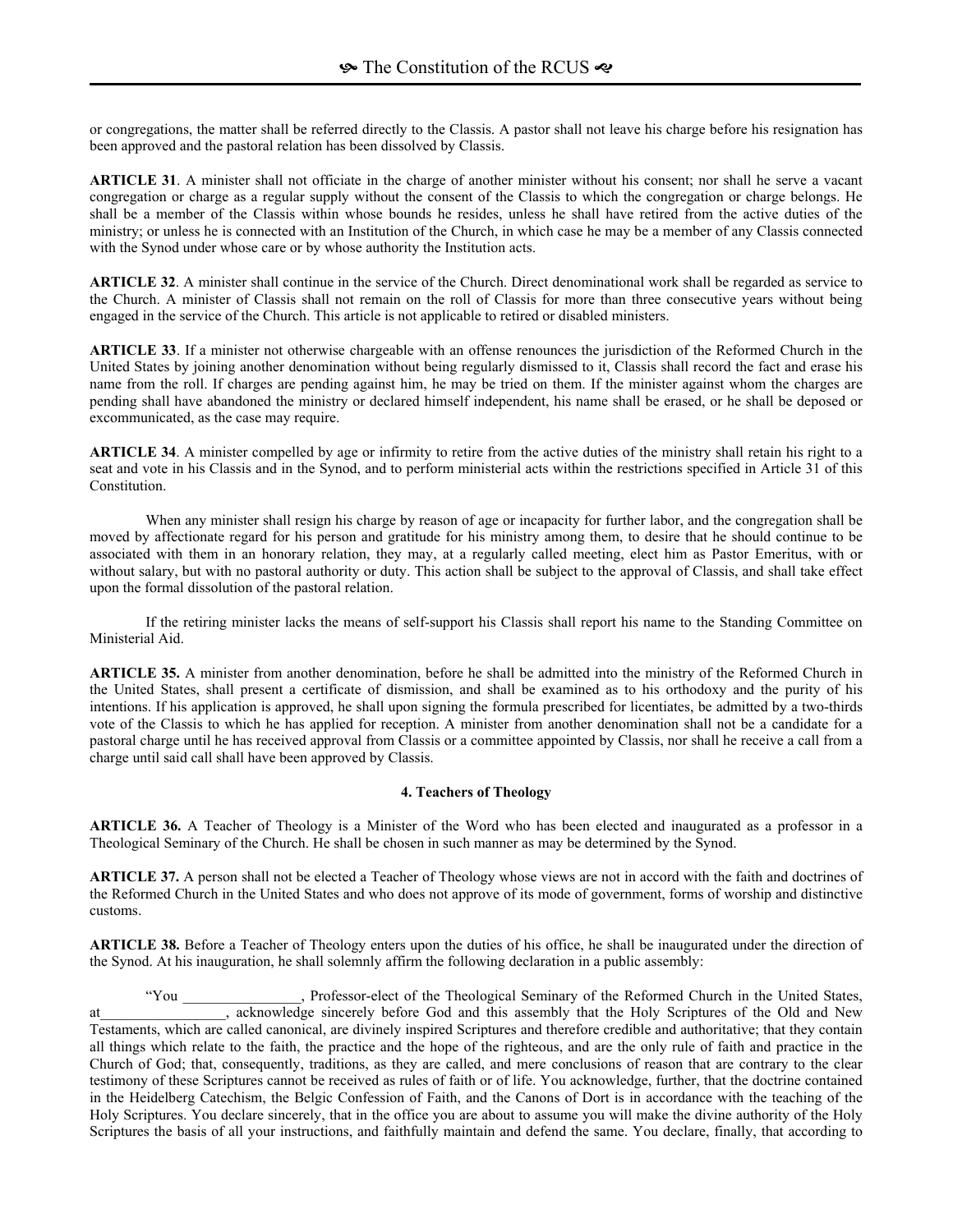the ability which God may grant you, you will so labor that, with the divine blessing, the students entrusted to your care may become enlightened, pious, faithful and zealous ministers of the Gospel, who shall be sound in the faith." The Professor-elect shall answer, "I so declare and affirm."

**ARTICLE 39.** Teachers of Theology shall explain the Holy Scriptures and defend the pure doctrine of the Gospel against errors. In their instructions to the theological students, it shall be their principal aim to make them well acquainted with the true sense of the Holy Scriptures, and prepare them to preach the Gospel with power and effect. In this service, they are required to instruct the students in Exegetical, Historical, Systematic and Practical Theology.

**ARTICLE 40.** A Teacher of Theology shall continue in office during his life, unless he resigns or becomes disqualified for his duties by heterodoxy or immorality, or by physical or mental infirmities.

**ARTICLE 41.** If four ministers and four elders of the Church present to the Board of Visitors of any Theological Seminary a document asserting that, for cause or causes named in Article 40 of this Constitution, a Teacher of Theology is disqualified for his position, said Board shall institute a careful examination, and if the charge is well founded shall refer the matter for final disposition to the Synod. In all things except his position as Teacher of Theology, he is amenable to the Classis to which he belongs.

**ARTICLE 42.** A Teacher of Theology who has been rendered incapable of further service by infirmities shall not be displaced without having such provision made for his support as his necessities may require and as the Synod may be able to make. After the age of seventy, he shall be declared Professor Emeritus. A Teacher of Theology desiring to resign his office shall, at least six months before his resignation is to take effect, give notice in writing of his intention to the proper officers.

### **II. The Office of Elder**

**ARTICLE 43.** An elder is a member of the Church chosen by a congregation and ordained to his office by prayer and the laying on of hands to assist and support the pastor in the spiritual affairs of the Church.

**ARTICLE 44.** Elders shall take heed to themselves that they be an example unto others, shall watch faithfully over the spiritual interests of the congregation, shall maintain order in the house of God, shall aid in visiting the sick and in family visitation, and shall contribute according to their ability to the edification and consolation of all members. They shall provide the elements for the Lord's Supper and aid in their distribution, when requested by the pastor or by the Spiritual Council.

#### **III. The Office of Deacon**

**ARTICLE 45.** A deacon is a member of the Church chosen by the congregation and ordained to office by prayer and the laying on of hands to aid in securing the funds necessary for the support of the Church in its various activities, and to foster the principles of stewardship, thereby cultivating the spirit of liberality and cheerful giving. He is to attend to the temporal affairs of the congregation, except such as are specified in Article 12 of this Constitution, and to look after the poor and needy in properly dispensing the charity of the Church.

**ARTICLE 46.** Elders and deacons shall be elected by a majority of the votes cast at a congregational meeting. Their number in the congregation, the question of their re-election and their term of office shall be determined by the Constitution and By-laws of the congregation. If possible, each congregation shall have at least two elders and two deacons. When elected for the first time they shall be publicly ordained to their office. After their ordination, they, with those who have been re-elected, shall be installed. Unless dismissed to another congregation they shall remain in office until their successors are inducted into office.

**ARTICLE 47.** Members called to the office of elder or deacon shall be of exemplary life and conduct (see Acts 6:1–6 and 1 Tim. 3:8ñ13), that the congregation may be edified. On this account light-minded, contentious, or otherwise improper persons shall not be chosen to these offices.

**ARTICLE 48.** Nominations for the offices of elder and deacon shall be made by the Consistory, which shall present the names of one or two persons for each officer to be elected. Public notice of the nominations shall be given from the pulpit at least one week before the election. On or before the meeting for the election one additional person for each officer to be elected may be nominated by the congregation. A person shall not be voted for unless regularly nominated. All nominees must be in full communion with the Church and earnestly devoted to the cause of Christ.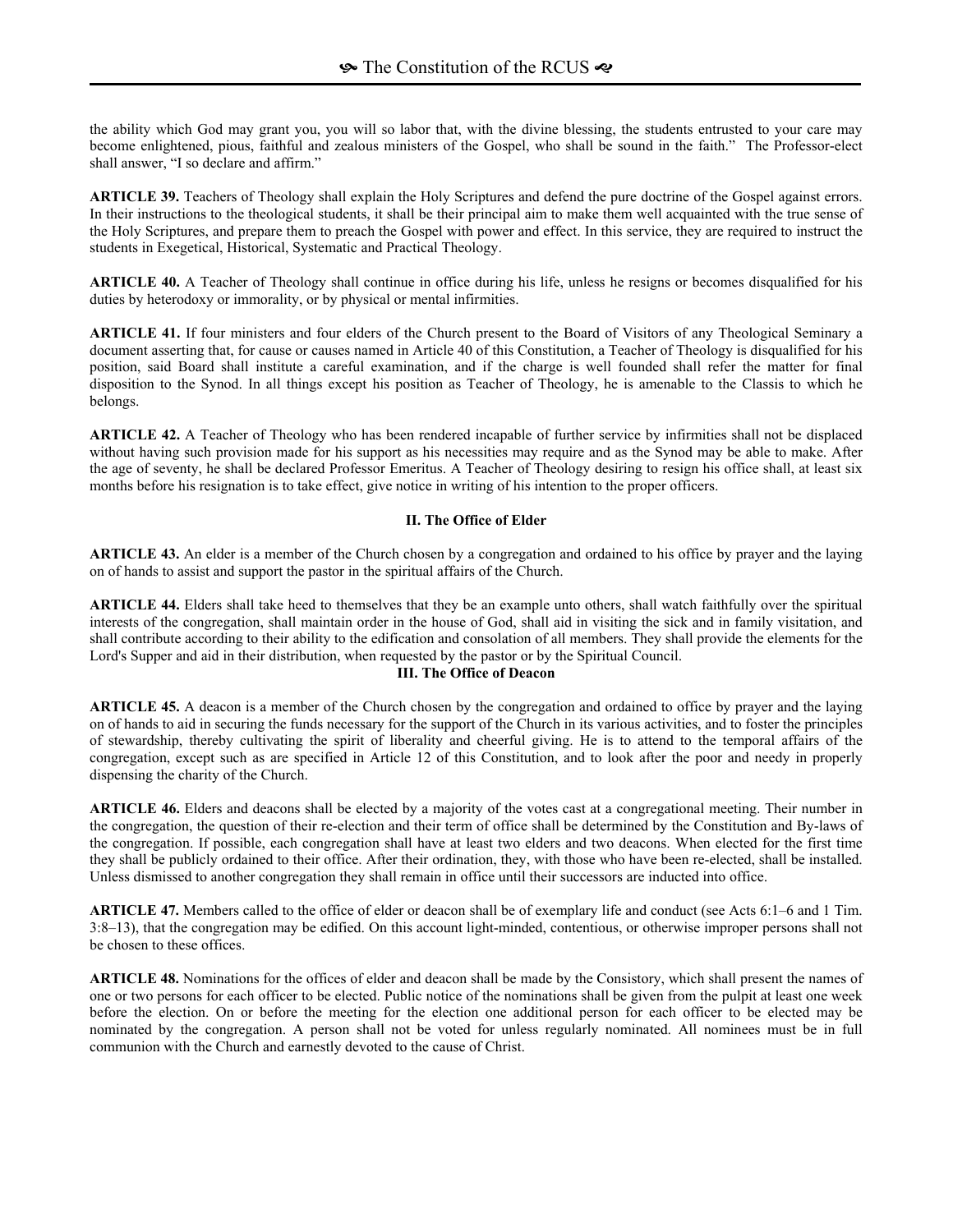# **PART II JUDICATORIES**

#### **SECTION 1 Judicatories in General**

**ARTICLE 49.** Judicatories, as used in this Constitution, may refer to a Consistory in reference to non-judicial actions, and to the Spiritual Council, Classis, and Synod in both judicial and non-judicial actions.

The judicatories are:

- 1. The Consistory.
- 2. The Spiritual Council.
- 3. The Classis.
- 4. The Synod.

They take cognizance only of ecclesiastical matters, and have authority to require obedience to the laws of Christ and His Church and to discipline the disobedient. Consistories do not adjudicate or have a judicial capacity. Only the Spiritual Council, Classis, and Synod adjudicate in disciplinary and doctrinal matters.

**ARTICLE 50.** Cases over which a lower judicatory has original jurisdiction can be brought before a higher judicatory only by reference, complaint or appeal.

**ARTICLE 51.** From the regular credentials of the delegates, primarii and secundi, the Stated Clerk of a Classis and the Synod shall prepare the roll in advance of the stated meeting. Irregular or disputed credentials shall be referred, immediately after the organization of the Judicatory, to a special committee, which shall report within twenty-four hours after its appointment. The sessions of every judicatory shall be opened and closed with religious services.

**ARTICLE 52.** A Classis and the Synod shall elect a President, a Stated Clerk, and such other officers as they may respectively deem necessary, who shall hold their offices for such term as the respective judicatories may determine.

**ARTICLE 53.** When a judicatory meets as a delegated body, the delegates to it shall be elected by the judicatories which they respectively represent from among their members, and in all such elections at least a double number of persons shall be nominated. Tellers shall be appointed to distribute, collect and count the ballots, and shall report the number of votes cast for any member to the President, who shall then declare the result. Those having the highest number of votes shall be the primarii, and an equal number having the next highest number of votes shall be the secundi, who shall succeed the primarii in the order of the number of votes received in both cases. In case delegates have received an equal number of votes, their names shall be arranged on the list in alphabetical order.

**ARTICLE 54.** Active elders only shall be ordinarily elected to judicatories. For good reasons, other elders may be seated by a two-thirds vote of the judicatory to which they have been elected. Elders shall have the same rights and privileges in a judicatory as Ministers of the Word.

**ARTICLE 55.** Delegates to a judicatory shall be punctual in attending its meetings and shall remain during the whole of its sessions. They are amenable for their tardiness or absence to the judicatory which elected them, which also must provide for the expenses incurred in attending to their duties unless paid by the higher judicatory.

**ARTICLE 56.** At a special meeting of a judicatory action can be taken only on the items of business specified in the call.

**ARTICLE 57.** If unforeseen circumstances should render it necessary, either the time or the place, or both, of the stated meeting of a Classis and the Synod may be changed by the President and Stated Clerk; provided that for a Classis two weeks and for the Synod four weeks previous notice is given by the President and Stated Clerk through a circular addressed to each member of the judicatory.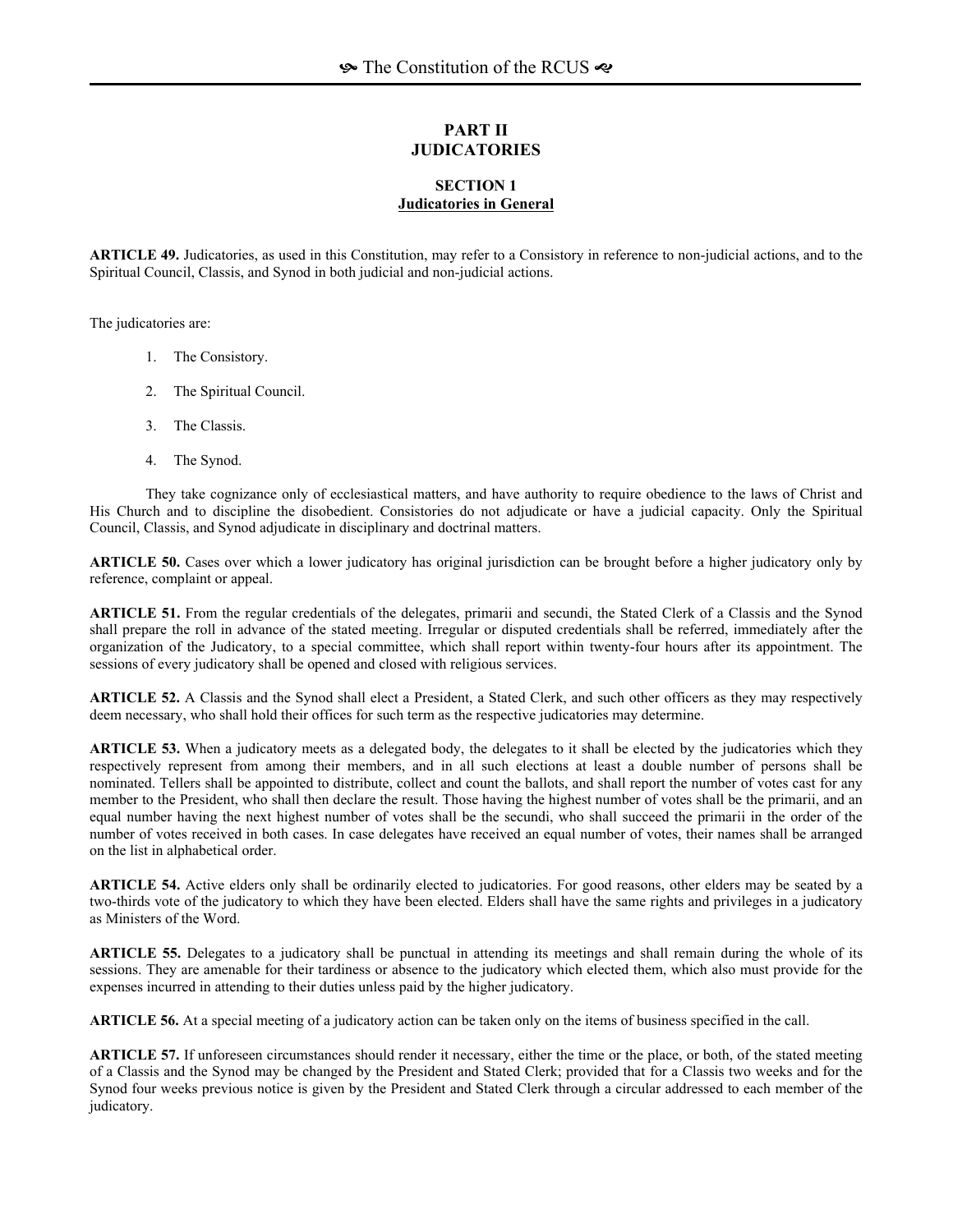**ARTICLE 58.** At least one member of every committee appointed by Classis or the Synod shall be an elder.

**ARTICLE 59.** Delegates from bodies in correspondence with the Synod shall be recognized as advisory members, but they shall not have a vote. The same privilege shall be accorded to every minister and elder of the Reformed Church who, though not a delegate, is present at a meeting of the judicatory. Ministers from other denominations who are in attendance shall be recognized and welcomed by the President, but shall not be admitted to seats as advisory members.

**ARTICLE 60.** A member of a judicatory shall not be allowed to enter a protest against its acts; but any member dissenting shall have the right to call for the yeas and nays, in which case the vote and name of every member voting on the question shall be entered on the minutes, or any member may have his affirmative or negative vote recorded in the minutes.

# **SECTION 2 The Consistory**

**ARTICLE 61.** The Consistory is composed of the pastor or pastors and the elders and deacons, and has oversight and government of the congregation and of all its organizations.

**ARTICLE 62.** The pastor shall be President of the Consistory, unless the existing charter provides otherwise. When a charge is without a pastor, or the pastor is unable to attend, one of the elders shall be chosen to preside. A majority of the members shall constitute a quorum, unless otherwise provided in the charter or constitution of the congregation.

**ARTICLE 63.** The Joint Consistory, as provided in Article 13 of this Constitution, is composed of the members of the Consistories included in the charge. It has jurisdiction over the common interests of the congregations represented, such as the calling of a pastor, the provision for his salary, and the erection and maintenance of a parsonage for the charge. The pastor shall be President; in the event of his absence or inability to preside, one of the elders may be chosen to preside.

**ARTICLE 64.** The Consistory shall hold stated monthly or quarterly meetings, and may hold such special meetings as are called by the President, or, in the event of his absence, or inability or unwillingness to act, by the Secretary when requested to do so by a majority of the members. Previous notice of special meetings of the Consistory or Joint Consistory shall be given to its members.

**ARTICLE 65.** The Consistory or the Joint Consistory shall annually elect delegates, a *primarius* and a *secundus*, to represent the charge in Classis, who shall also be the delegates to Synod whenever Synod meets in general convention. At least ten days before the annual meeting of the judicatory to which these delegates have been elected, their credentials shall be sent to its Stated Clerk by the President or the Secretary of the Consistory. Within ninety days after the annual meeting of the Classis, the Consistory or Joint Consistory shall meet and act upon all matters referred to it by the Classis, and immediately thereafter said action shall be reported to the Stated Clerk of Classis.

**ARTICLE 66.** In managing the general affairs of the congregation the Consistory shall call congregational meetings, order collections for the apportionments of Classis and for other benevolent purposes, distribute alms through the deacons, provide for the audit of the treasurer's account, and make due provision for the support of the pastor. It shall keep a full an accurate record of its own proceedings, be the custodian of all congregational records, and submit any or all records to the Classis when occasion requires it and the Classis requests it.

**ARTICLE 67.** In all matters of a general nature, as specified in Article 12 of the Constitution, including the calling of a minister, the Consistory shall determine nothing conclusively without the consent of a majority of those voting members of the congregation present at a meeting duly called for the purpose, of which at least two weeks public notice shall be given.

**ARTICLE 68.** In the election of a minister, the Consistory or Joint Consistory shall, as soon as possible, present to the congregation or congregations constituting the charge, the name of one candidate for the pastorate, to be voted upon at a meeting called for the purpose, of which public notice shall be given at least two weeks previously. The voting members shall vote by ballot for or against the candidate. He is elected if a majority of the members of the charge present and voting cast their vote in his favor, unless a larger portion is required by the charter. The Consistory or Joint Consistory shall then tender him a call according to the form prescribed by the Synod. If a pastoral charge consists of two or more congregations, the election shall be held, if possible, in each Congregation on the same day. The ballots cast by each congregation shall be sealed, and when all the congregations have voted a committee of tellers, appointed by the Joint Consistory, shall count the ballots as the vote of the charge. In no circumstances shall a congregation or charge vote on more than one candidate at one and the same meeting.

**ARTICLE 69.** When a charge is without a pastor the Consistory or Joint Consistory shall invite the Executive Committee of Classis or the officers of Classis to consult with them, and assist them in filling the vacancy and to make provision for the temporary supply of the pulpit. This consultation shall be held within a month after the pulpit has been declared vacant by Classis.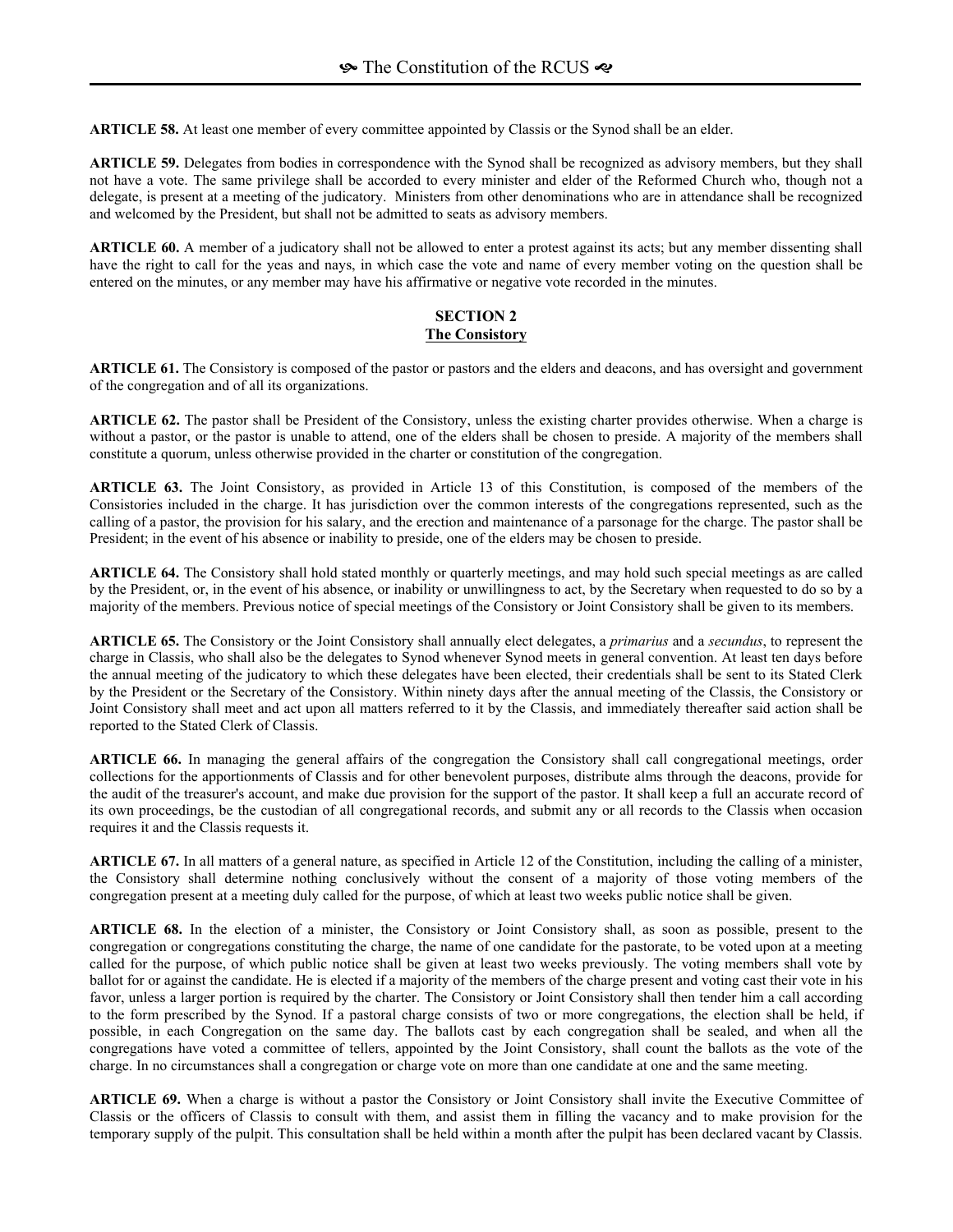The supply shall be either a minister, a licentiate, or a student for the ministry of the Reformed Church in the United States, in good and regular standing. In exceptional cases, at the discretion of Classis, permission to supply a vacant charge may be granted to a duly qualified minister of another denomination. A temporary supply shall not continue longer than one year unless by action of Classis.

# **SECTION 3 The Spiritual Council**

**ARTICLE 70.** The Spiritual Council consists of the pastor or pastors and the active elders of a congregation. It has original jurisdiction in matters of discipline except in the case of a Minister of the Word.

**ARTICLE 71.** The pastor shall be President of the Spiritual Council; if the congregation is without a pastor, one of the elders shall be chosen to preside. A majority of its members shall constitute a quorum.

**ARTICLE 72.** It is the duty of the Spiritual Council to watch over the members of the congregation, to guard the doctrine of Christ, and to maintain wholesome discipline. It alone has the power to admit members to full communion and to exclude any who may err from the faith or offend in morals.

**ARTICLE 73.** Stated meetings of the Spiritual Council shall be held for the examination of the catechumens applying for confirmation. Special meetings shall be held at the call of the President or at the request of two elders.

**ARTICLE 74.** The Spiritual Council shall, at its discretion and upon proper request, furnish members of the congregation, in good and regular standing, with certificates of dismission to another congregation in the Reformed Church or to any orthodox Protestant Church which receives members by certificate from the Reformed Church in the United States. The certificate shall specify the congregation to which the person is dismissed.

**ARTICLE 75.** The Spiritual Council shall keep a full and accurate record of its proceedings, which shall be submitted to the Classis when occasion requires it and the Classis requests it.

# **SECTION 4 The Classis**

**ARTICLE 76.** A Classis consists of the ministers residing within a district designated by the Synod and of the elders delegated by the pastoral charges situated within these limits, and has jurisdiction over said ministers and pastoral charges.

**ARTICLE 77.** A Classis shall embrace at least three pastoral charges and as many ordained ministers. It shall meet regularly in the spring and may also meet regularly in the fall each year at such time and place as it may designate. Three ministers and two delegated elders regularly convened shall constitute a quorum.

**ARTICLE 78.** Each pastoral charge shall be represented in Classis by its pastor or pastors and one delegated elder; or, if the charge is without a pastor, by a delegated elder.

**ARTICLE 79.** The annual meeting of a Classis shall be opened with religious services, including the preaching of a sermon by the President, or by one of its members designated by him or by the Classis, after which the roll shall be called; if a quorum is present, the officers for the ensuing year shall be elected, and the business shall proceed according to the Rules of Order prescribed by the Synod.

**ARTICLE 80.** The President shall perform all the duties of his office as defined by the Rules of Order. Immediately after the election of officers, he shall define the Bar of the House, and appoint the Standing Committees of Classis, which shall present their reports as soon as possible. The reports of the Committees on Minutes of Classis, Minutes of Synod, and on Overtures shall exhibit those items which claim the attention of the Classis.

**ARTICLE 81.** At the spring meeting every pastor shall present a written parochial and full statistical report, and every minister, though without a charge, a report of his labors. If unable to be present, he shall forward his report to the Stated Clerk three days before the meeting. The parochial report shall contain a full account of the spiritual and temporal condition of the charge and of the labors of the pastor, the President or any member of the Classis shall ask the pastor and the elder such questions as may be requisite to elicit additional information. The President shall then address the following questions to each elder: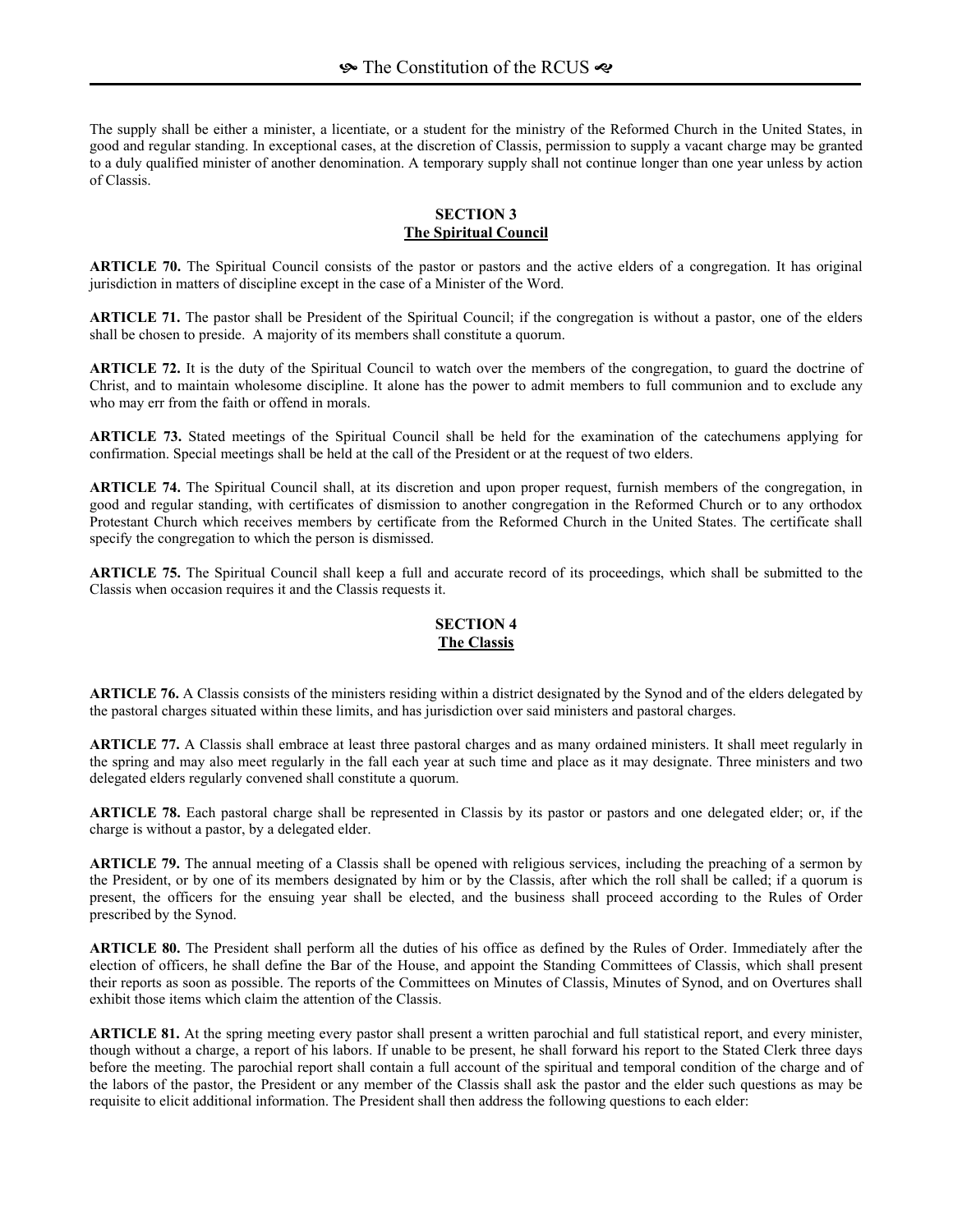- 1. Are the doctrines of the Gospel preached in your charge in their purity, agreeably to the Word of God?
- 2. Is careful attention given to the instruction of the youth for confirmation, the reception of members into the Church, and the Christian nurture of the members?
- 3. In providing spiritual nurture for the congregation:
	- a. Is visitation faithfully performed?
	- b. Is Christian discipline faithfully exercised according to the Constitution?
- 4. Are the sacraments of Holy Baptism and the Lord's Supper properly administered in accordance with the Constitution?
- 5. In providing for the furtherance of Christian stewardship:
	- a. Are the apportionments for the Classis paid according to the Guidelines for Giving?
	- b. Are these monies sent promptly to the Classis treasurer?
	- c. Are the apportionments for the Synod paid according to the Guidelines for Giving?
	- d. Are these monies sent promptly to the Synod treasurer?
- 6. Are the Church records properly kept?
- 7a. Is the temporal contract between minister and people fulfilled in your charge?
- 7b. Is the temporal contract between minister and people adequate to meet his temporal needs?

The Statistical Report shall be prepared according to the form approved by the Synod. If a charge is without a pastor, the Consistory or Joint Consistory shall furnish the parochial and statistical reports. The President of the Executive Committee of Classis shall annually submit a report to the Classis on the state of the Church, making use of the parochial reports.

At the fall, meeting the Classis shall give special attention to the work of the denomination.

**ARTICLE 82**. In every Classis is vested the power to examine and license applicants for the ministry, to ordain licentiates, to constitute or dissolve pastoral relations, to receive and dismiss ministers and licentiates, to depose or otherwise discipline, according to his desert, a member of its own body, and to reinstate a minister whom it has suspended or deposed, when trustworthy evidence of repentance and reformation appears.

The Classis shall give necessary attention to the education of pious men for the Gospel ministry, and to the cause of missions; it shall diligently prosecute the work of missions through its Permanent Home Missions Committee, whose rules and procedures shall not conflict with those of Synod.

**ARTICLE 83.** Classis shall have access to all congregational records, according to the provisions of Articles 66 and 75 of this Constitution, and shall hear and decide all cases of reference, complaint and appeal, as well as all questions respecting ministers or their congregation which may arise within its jurisdiction and are regularly brought before it, such as organizing new congregations, determining boundaries of congregations and charges, deciding controversies between congregations or charges, forming, reconstructing, or dissolving charges, as may be requested or as Classis may deem expedient. Classis, however, shall exercise its right of dividing or reconstructing a charge or charges only after having counseled with the Consistories or Joint Consistories of the charges involved, and such action shall require a two-thirds vote of Classis.

**ARTICLE 84.** An ordained minister or a licentiate shall not be received by Classis until he has presented a regular certificate of dismission from the Classis to which he belongs. The reception of a minister from another denomination shall not be final until it is confirmed by Synod.

**ARTICLE 85.** An ordained minister or a licentiate shall be amenable to the Classis that dismissed him and his name shall be retained on its roll until he shall have been received by the Classis to which he has been dismissed. The dismission of an ordained minister at once annuls any previous appointment or election of him, by Classis, as a member of a committee, or as a delegate to Synod.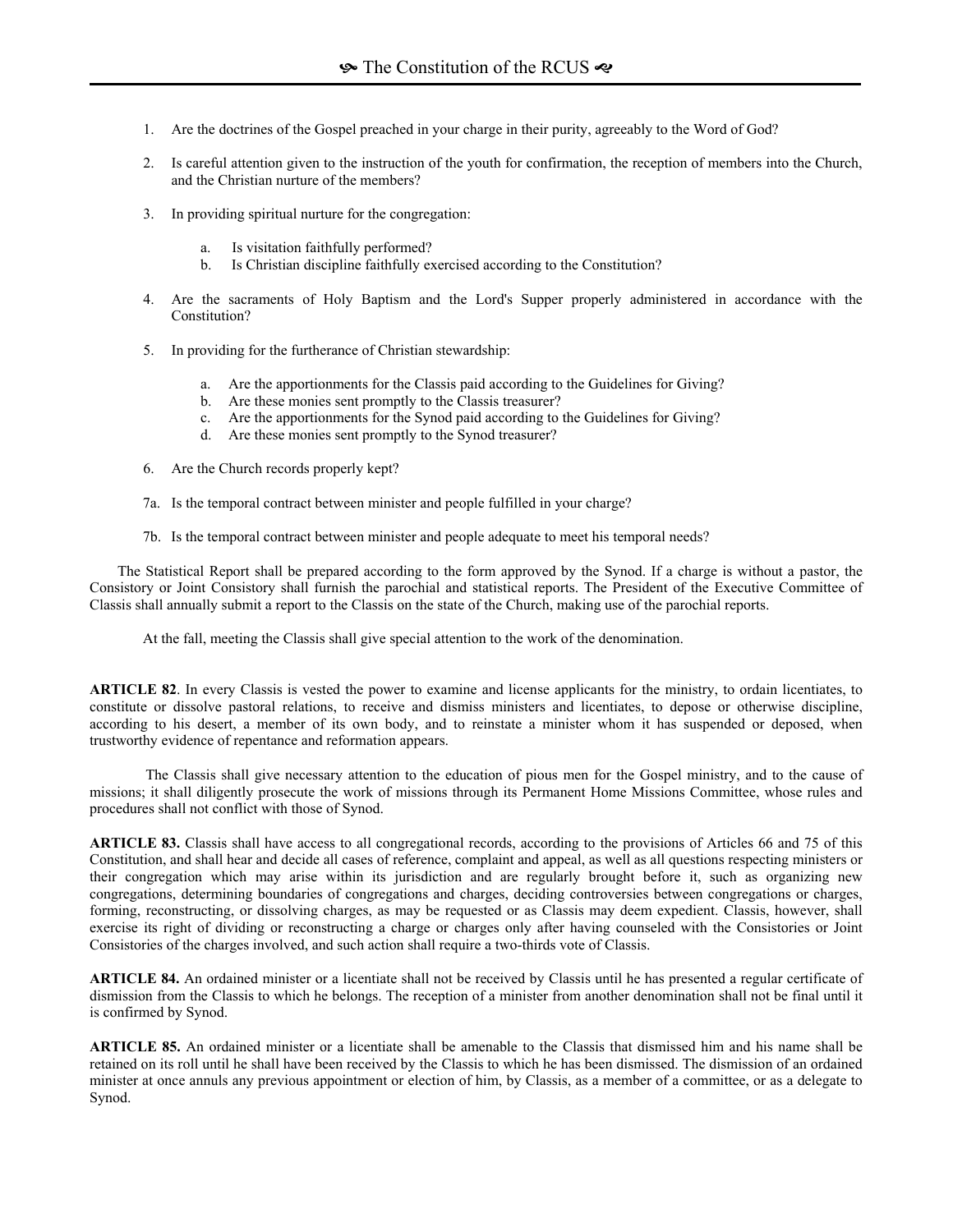**ARTICLE 86.** A Classis dismissing an ordained minister or a licentiate shall specify in its minutes the particular Classis or other denomination to which he is dismissed; and in receiving a minister or a licentiate, it shall in like manner specify the particular Classis or other denomination from which he has been received. A certificate of dismission shall be valid for only one year from its date.

**ARTICLE 87.** A Classis shall not refuse to receive an ordained minister or a licentiate dismissed to it by another Classis unless there are manifest grounds of objection against his doctrine or morals, in which case the certificate of dismission shall be returned to the Classis, with a specific statement of the grounds of objection; whereupon, the Classis shall take these objections into consideration, and if it finds no sufficient reason to change its action the whole question shall be referred to Synod for decision. When an ordained minister or a licentiate is received by any Classis, it shall at once give official notice of his reception to the Classis that dismissed him.

**ARTICLE 88.** Whenever a minister or a licentiate willfully neglects to attend the annual meetings of his Classis and fails to report to it, he renders himself liable to suspension from office; and Classis shall at once cite him to trial and proceed in his case according to the Constitution of the Church. This article does not apply to honorably retired ministers.

**ARTICLE 89.** A Classis at its first meeting after the Minutes of the Synod have been distributed, shall take action on all matters referred; and also on all ordinances and constitutional amendments approved by the Synod and sent down to the Classis for ratification or rejection; and shall report its action to the next stated meeting of the Synod.

**ARTICLE 90.** A special meeting of Classis may be called at any time by the President; and at the written request of three ministers and three delegate elders, specifying the particular business to be transacted, he shall call such a meeting. The party or parties, for whose benefit it is called, as determined by the Executive Committee prior to the call, shall pay the expenses incurred. At least two weeks before the time of such meeting the Stated Clerk shall notify the members by circular of the time and place of meeting, and the items of business properly before the body. In case of the death or removal of the President, or if the business to be transacted implicates him, the power of calling the meeting is vested in the Stated Clerk. If either of these contingencies should exist with respect to the Stated Clerk also, two ministers and two elders, members of the Classis, may call the meeting.

**ARTICLE 91.** A Classis at its spring meeting shall appoint its President, Stated Clerk and one other of its members an Executive Committee, of which the President shall be chairman. This Committee shall represent Classis during the interval between meetings; and in all cases when between the parties concerned there is no question at issue, and in which at least two weeks notice of the proposed action has been given in writing by the President to every member of Classis and written objection to said action has not been made to any member of the committee nor a special meeting of Classis demanded; the Committee shall have power to dissolve a pastoral relation, to dismiss or receive a minister or a licentiate, to confirm a call, to appoint a committee to ordain a licentiate and install a pastor; to permit a minister or a licentiate to minister as a regular supply of vacant congregations, and to authorize the organization of new congregations. It shall also be the duty of this Committee to counsel with and advise the Consistory and Spiritual Council of a vacant charge, to aid the Consistory in securing a pastor, and to assist a minister in obtaining a suitable field of labor. This Committee shall also serve as advisors in the amicable adjustment of disputes in the administration of the affairs of the congregations or charges. The Committee shall, at the close of the year, present a full report of its acts and proceedings to Classis for information and incorporation in its minutes. Classis shall pay the necessary expenses of this Committee.

**ARTICLE 92.** The Stated Clerk shall have charge of the books and papers of Classis, and shall issue all its official documents, signed by himself and the President, with the seal of Classis affixed. At least thirty days before the annual meeting of Classis he shall furnish every pastor with a copy of the blank form of the statistical report. He shall transmit to Synod at its annual meeting a certain copy of the minutes of all the meetings of Classis held during the year, in the form and order required by the rules of Synod. He shall furnish pastoral charges and individuals with a certified copy of any proceedings in which they are specially concerned. If Synod meets as a delegated body, he shall before its annual meeting furnish the Stated Clerk with credentials of the delegates, primarii and secundi, elected to represent Classis.

**ARTICLE 93.** On the dissolution of a Classis, the Synod shall have jurisdiction over its members and congregations, and shall transfer them to another Classis or other Classes. It shall have charge and control of the property of said dissolved Classis, if such charge and control does not conflict with the civil law, and shall determine any case of discipline begun by the Classis and not concluded.

**ARTICLE 94.** The Classes, through their respective Stated Clerks, shall make report at least annually to the Stated Clerk of the Synod of all licensures, ordinations, suspensions, depositions, dismissions, or erasures of names of ministers, together with the time and place; and in the case of the decease of a licentiate or a minister, his name and the time and place of decease.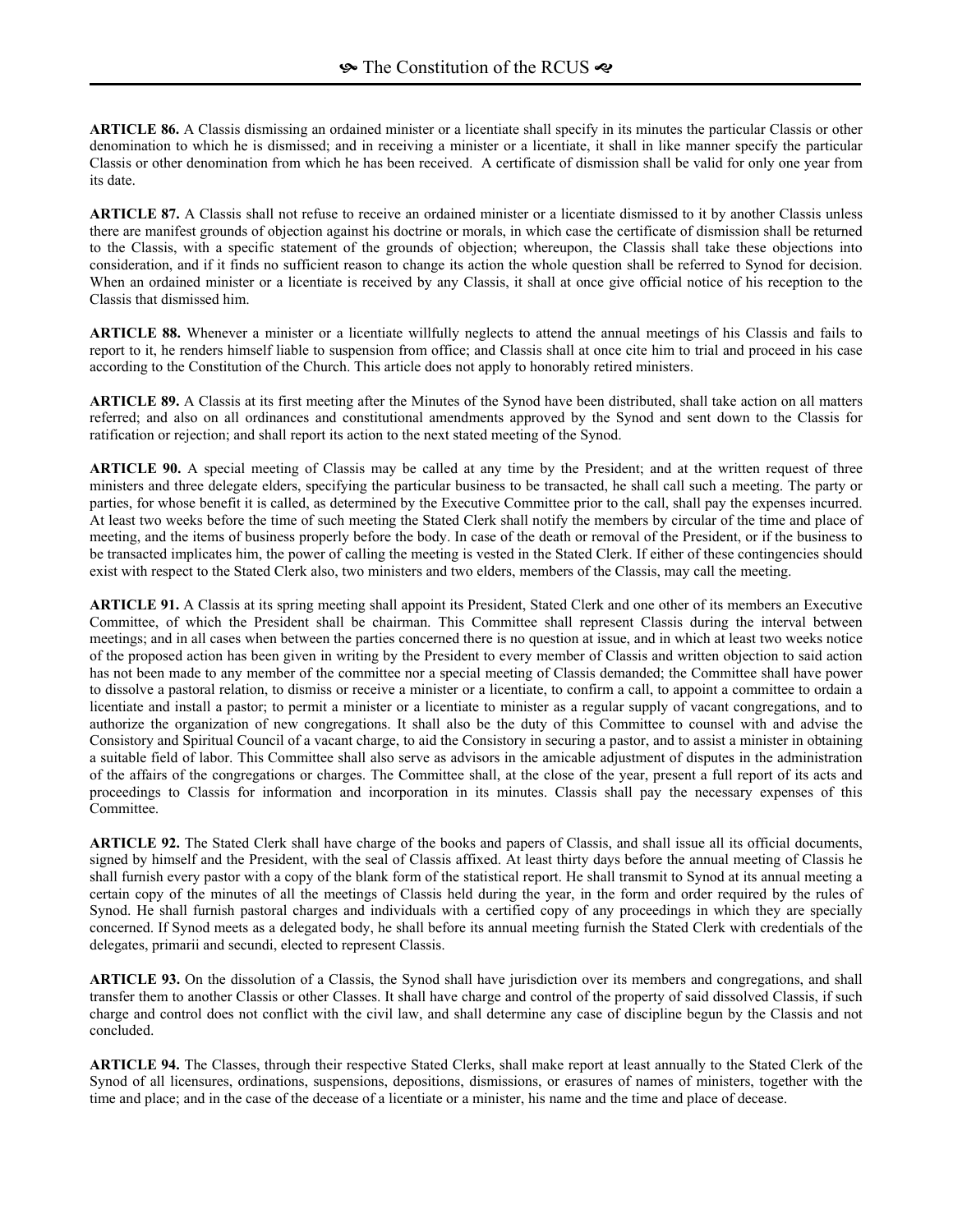### **SECTION 5 The Synod**

**ARTICLE 95.** The Synod is composed of at least four Classes and represents the whole Church. It is the highest judicatory and the last resort in all cases respecting the government of the Church. It shall meet annually, either in general convention or as a delegated body. In general convention it consists of all the ministers and one elder from each pastoral charge of the Classes constituting the Synod; as a delegated body it consists of the ministers and elders chosen by its Classes according to a basis of representation adopted by itself with the concurrence of at least two-thirds of its Classes. A suspended minister shall not be counted in the basis of representation to Synod. Its title shall be: THE SYNOD OF THE REFORMED CHURCH IN THE UNITED STATES.

**ARTICLE 96.** Any number of members convened at the time and place appointed for a meeting, in which a majority of the Classes is represented, shall constitute a quorum, which quorum shall contain not fewer than one minister and one elder from each of the Classes necessary to a majority of the Classes. At least one-third of the delegates shall be elders.

**ARTICLE 97.** The annual sessions shall be opened with religious services, including the preaching of a sermon by the President, or by some other member designated by him or by the Synod, after which the organization shall be effected and the business shall proceed according to the Rules of Order prescribed by the Synod.

**ARTICLE 98.** The Synod shall annually review the proceedings of its Classes. The report of the standing Committee on the Minutes of Classes shall embrace the following topics:

- 1. Procedures with respect to the Constitution and Church order.
- 2. Requests and references from Classes to the Synod.
- 3. Complaints and appeals to the Synod.
- 4. Decisions of the Classes on subjects referred to them by the Synod.
- 5. Licensures; ordinations; ordained ministers received, dismissed, deceased, suspended or deposed; licentiates received or dismissed, and licenses revoked.
- 6. Time and place of next annual meeting of each Classis, with the names and post office addresses of its President, Stated Clerk and Treasurer.

**ARTICLE 99.** The actions of the Classes upon an ordinance or an amendment of the Constitution of the Church shall be incorporated in regular order in the minutes of the Synod.

**ARTICLE 100.** The Synod has power to hear and determine complaints and appeals, and for this purpose may appoint a Judicial Committee which shall consist of three ministers and two elder delegates to the Synod.

All complaints and appeals not involving charges of errors in fundamental Christian doctrines, when brought before the Synod, may be referred to this Committee.

The Committee shall meet during the session of the Synod to hear appeals or complaints referred, and shall determine, under the provision of the Constitution, the regularity and irregularity of all papers, and consider the questions or qualities at issue, and then by a majority shall come to a decision in the case. It shall bring a report of its findings, giving a succinct statement of the main issue. If the Synod by a majority vote approves the report, it shall stand as the final decision of the Synod.

The Synod has power to give advice in a case referred to it by a Classis, to establish new Classes within its own limits, and to determine all controversies between Classes and between ministers or congregations of different Classes. A Classis, however, cannot be dissolved, nor can any part of it be united with another Classis without its own consent.

**ARTICLE 101.** The Synod shall give necessary attention to the education of pious men for the Gospel ministry, and to the cause of missions both in the home and in the foreign field. Its missionary operations shall be under the authority and control of the Synod.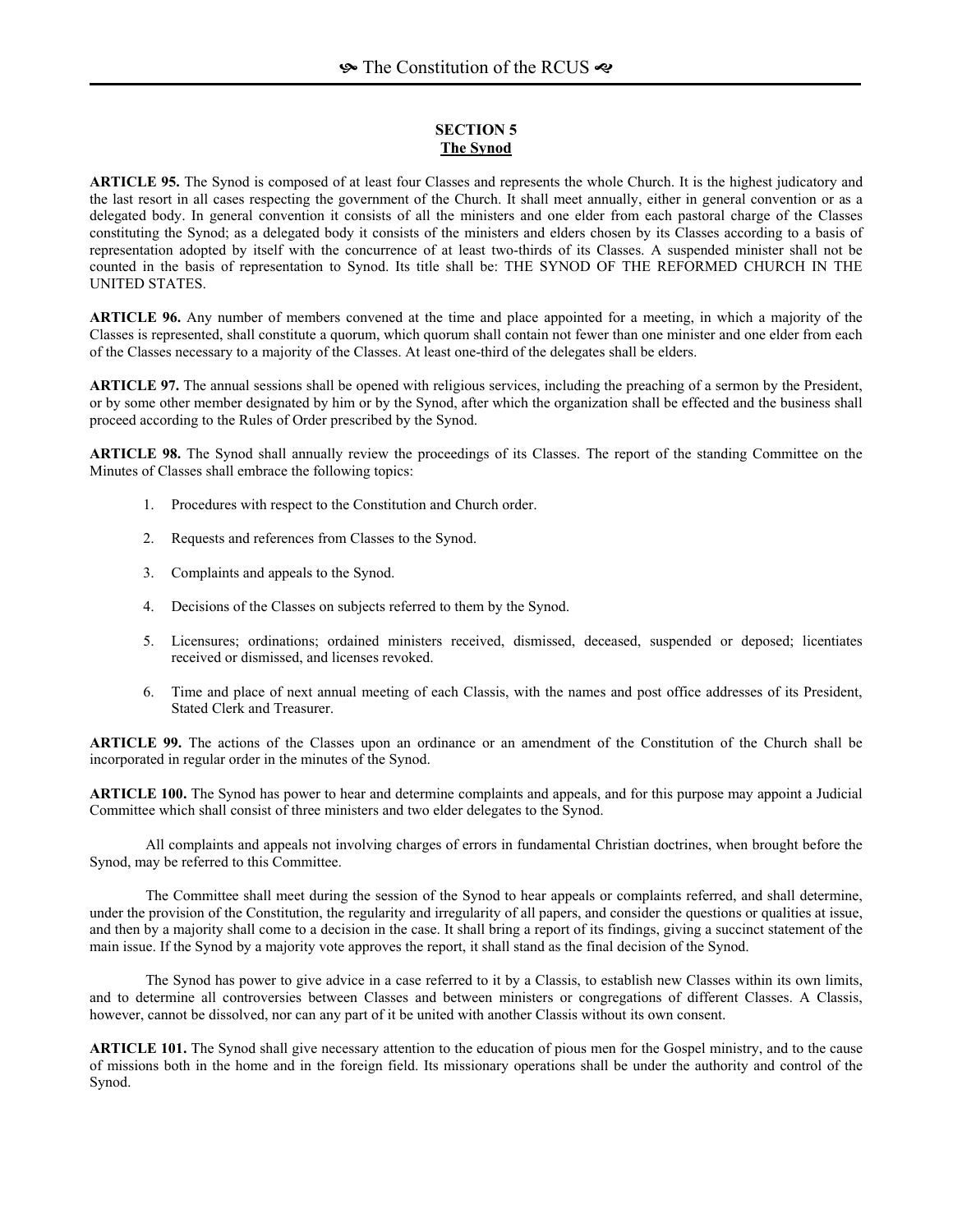The Synod shall diligently prosecute the work of Home Missions, of Foreign Missions, of Christian Education, and of Ministerial Relief by committees, which are to be elected and governed in their proceedings by rules established by the Synod. At the annual meeting of the Synod each committee shall submit a report of its operations and a statement of its present condition.

**ARTICLE 102.** The Synod may establish and maintain a Committee of Publication, whose particular purpose shall be the publication and sale of such church papers and books as are adapted to promote sound knowledge and true religion. At every annual meeting of the Synod, the Committee shall submit for examination and review a full statement of its operations during the year and of its present condition.

**ARTICLE 103.** The Synod shall prepare the following forms: constitution for a congregation; constitution for a joint consistory; certificate of licensure; testimonial of ordinations; certificate of dismission of a minister; call to a minister; call to a teacher of theology; certificate of dismission of a church member; statistical report of a pastoral charge; statistical report of a Classis; statistical report of the Synod; church register; accusations; citation of an accused person; citation of a witness; form for qualifying a witness; order of business and rules of order for the Classes and the Synod. These forms may be changed or amended at any stated meeting of the Synod by a two-thirds vote.

**ARTICLE 104.** All proposed ordinances of the Church, such as a constitution, a catechism, a hymn book and a liturgy, as well as all amendments of ordinances, must first be approved by a two-thirds vote of the Synod at a stated meeting, and then be submitted to all the Classes for ratification or rejection. If at the next stated meeting of the Synod it shall appear that more than one-third of the Classes have rejected the ordinance or amendment, the same is rejected and shall be so declared by the Synod; otherwise it shall be declared adopted and be binding on the whole Church.

**ARTICLE 105.** The original records of all proceedings of the Synod and all documents, letters and papers having reference to its proceedings, shall be carefully preserved by the Stated Clerk and deposited in such place as the Synod shall direct; and a document or paper shall not be removed by any person whatever without permission obtained from the Synod, or, during its recess, from the Stated Clerk.

**ARTICLE 106.** At least forty days before the regular meeting of the Synod, its Stated Clerk shall furnish the Stated Clerks of the several Classes with the blank forms of the credentials for delegates to Synod.

**ARTICLE 107.** A special meeting of Synod shall be called by the President, or, in case of his death or removal, by the Stated Clerk, whenever six ministers and four elders, members of the Synod, request it in a written communication specifying the particular business to be transacted. At least three weeks before the Synod convenes the Stated Clerk shall notify the members by circular of the time and place of meeting, and the items of business properly before the body.

**ARTICLE 108.** All credentials, calls to Teachers of Theology and agreements to which Synod is a party, shall be signed by the President and the Stated Clerk, and shall have the seal of Synod attached. The Stated Clerk shall attest all extracts from the records of Synod, and shall have charge of all the records and papers, and of the seal of Synod.

**ARTICLE 109.** The Stated Clerk of the Synod shall provide and accurately keep a Register of Licensures and Ordinations of ministers throughout the Church, said Register showing the full name of the licentiate or ordained minister, with the date of licensure or ordination, or both, the name of the Classis by which the minister was licensed or ordained, and the time and place of licensure or ordination, the time and place of the minister's decease, with sufficient space for memoranda of the facts in case of the dismission of the minister to another Church, or of erasure of his name in the case of a transfer of his church relationship without dismission, or in case of his suspension or deposition from the ministry. The Register shall have an alphabetical index.

**ARTICLE 110.** The Synod shall have power to maintain correspondence with Churches with which it has fraternal relations.

**ARTICLE 111.** The Synod at its regular meeting shall elect a President, a Vice President, a Stated Clerk, and a Treasurer.

The Executive Committee of Synod shall consist of the President, the Vice President, the Stated Clerk, and two other delegates. At least two members of the Committee shall be elders. The Committee shall meet at least once between the annual meetings of Synod and also at the call of the Chairman or three members of the Committee.

The Executive Committee shall aid in stimulating the spiritual life of the Church by coordinating the work of the Committees of the Synod; preparing the order of business for the meetings of Synod, and, with the pastor loci, preparing the program of the Synod meetings. In the interim between meetings of Synod, proposed actions regarding the administration of the business of Synod shall be given in writing by the President to all the members of the Synod and shall be implemented unless written objection is received within thirty days from at least two members of Synod who are from different Classes. The duties of the Executive Committee shall be subject to revision at each session of the Synod. A record of the Executive Committee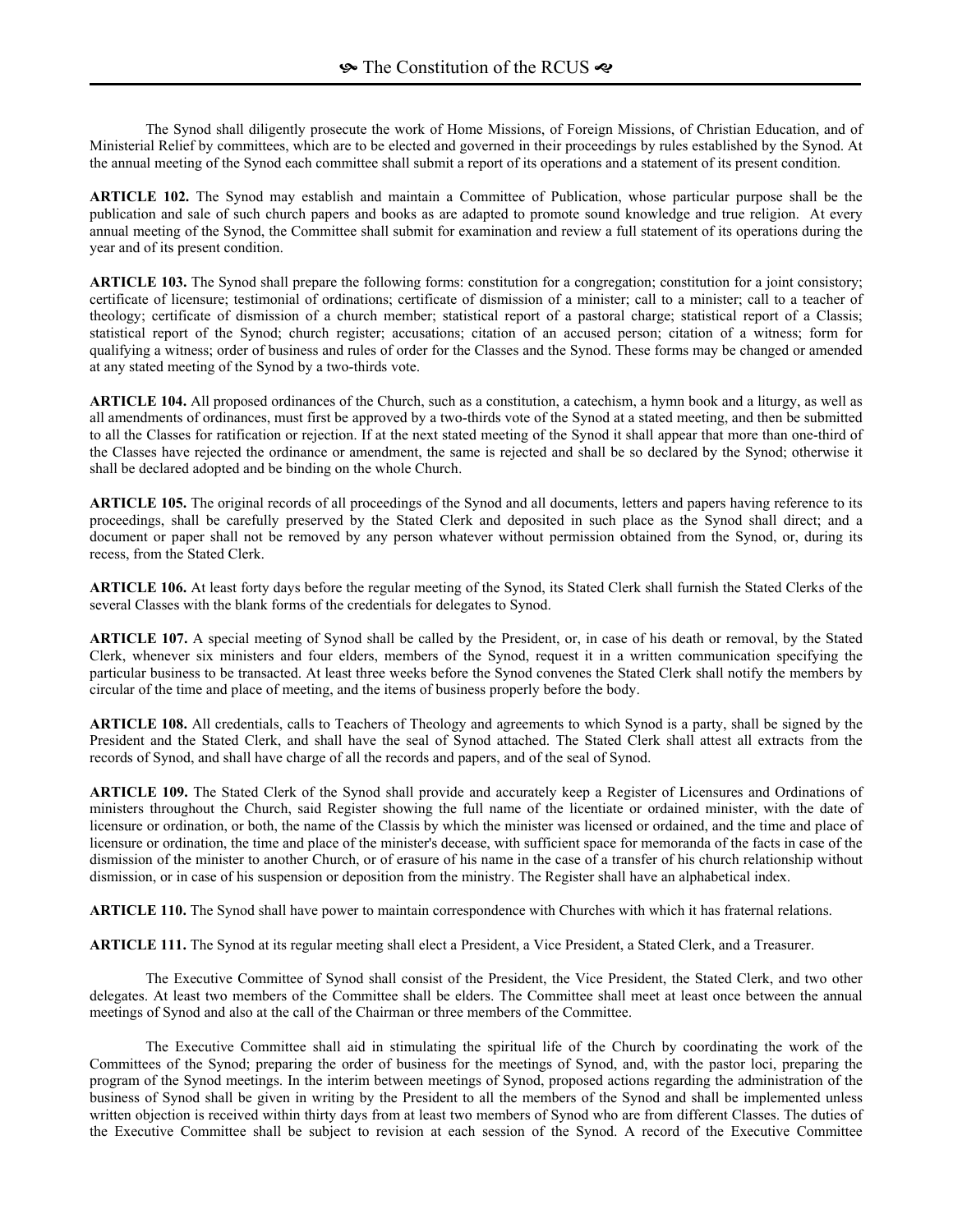proceedings shall be kept and submitted to the Synod. The President of the Executive Committee of Synod shall annually submit a report to the Synod on the state of the Church, making use of the reports of the Presidents of the Executive Committees of the Classes.

#### **PART III DISCIPLINE**

## **SECTION 1 Discipline in General**

**ARTICLE 112.** Christian discipline is the exercise of that authority and the application of those laws which the Lord Jesus Christ has established in His Church, to preserve its purity and honor, and to promote the spiritual welfare of its members.

**ARTICLE 113.** An offense is anything in doctrine, principles, or practice of a church member, officer, or judicatory that is contrary to the Word of God: and nothing shall be admitted as matter of accusation or considered an offense which cannot be proved contrary to the Scriptures or to the regulations of the Church founded on them. The following sins especially merit discipline: heresy, schism, blasphemy, adultery, fornication, lascivious wantonness, theft, fraud, perjury, lying, contentiousness, intemperance, profanation of the Lord's Day, impudent scoffing, cruelty, and other violations of the Ten Commandments.

**ARTICLE 114.** Discipline shall be exercised in the form of admonition, censure, erasure of name, suspension, deposition, excommunication and restoration. The Spiritual Council shall inform the disciplined offender(s) of the right to appeal, the right to counsel, and the necessary procedures in filing an appeal.

**ARTICLE 115.** Should any of the lower judicatories pass an action of censure or reproof upon an individual or any part in the Church in their unavoidable absence, the Secretary or Stated Clerk of said judicatory shall give those concerned immediate notice of such action; and should they feel aggrieved by it, they shall have thirty days time from date of notice for giving notice of appeal to the officers of said judicatory, and thirty days further time for lodging their reasons for appeal.

**ARTICLE 116.** Every case in which there is a charge of offense against a church member or officer shall be known, in its original and appellate stages, as a judicial case. Every other case shall be known as a nonjudicial or administrative case.

## **SECTION 2 Members — Unconfirmed and Confirmed**

**ARTICLE 117.** All members of the Church are subject to its government and discipline. If the unconfirmed fall into sinful ways, the pastor and elders shall remind the parents of their duty in regard to them, and shall also seek by direct approach to bring them to the obedience of Christ.

**ARTICLE 118.** Members of the Church who upon being convicted of an offense reject the admonition of the Spiritual Council or judicatory that found them guilty, or who have committed an act of public scandal, shall be suspended from the communion of the Church. Those thus suspended shall be treated not as enemies, but as erring brethren, and shall be admonished as such, in accordance with apostolic direction  $(2 \text{ Thess. } 3:6-15)$ . But if this suspension and these admonitions are ineffectual, offenders shall be excommunicated (Matt. 18:17). A suspension may or may not be announced publicly, at the discretion of the Church judicatory that tried the case; a sentence of excommunication, however, shall always be publicly pronounced.

**ARTICLE 119.** If a member is negligent in partaking of the Holy Communion, or refuses to contribute to the support of the Church, or continually absents himself from public worship, such conduct, in one or all of these requirements, shall be regarded as an offense against the Church, and he shall be admonished by the pastor or elders. If after admonition he continues in such negligence of duty, the Spiritual Council shall notify him that he is no longer in good and regular standing. If after not less than six months and not more than one year of such suspension he continues in such neglect of duty, the Spiritual Council shall erase his name.

If any member shall unite with another congregation of the Reformed Church or of another denomination without a certificate of dismission, the Spiritual Council shall likewise erase his name.

When a member is erased, it shall be specified in the minutes of the Spiritual Council whether this action is administrative or judicial.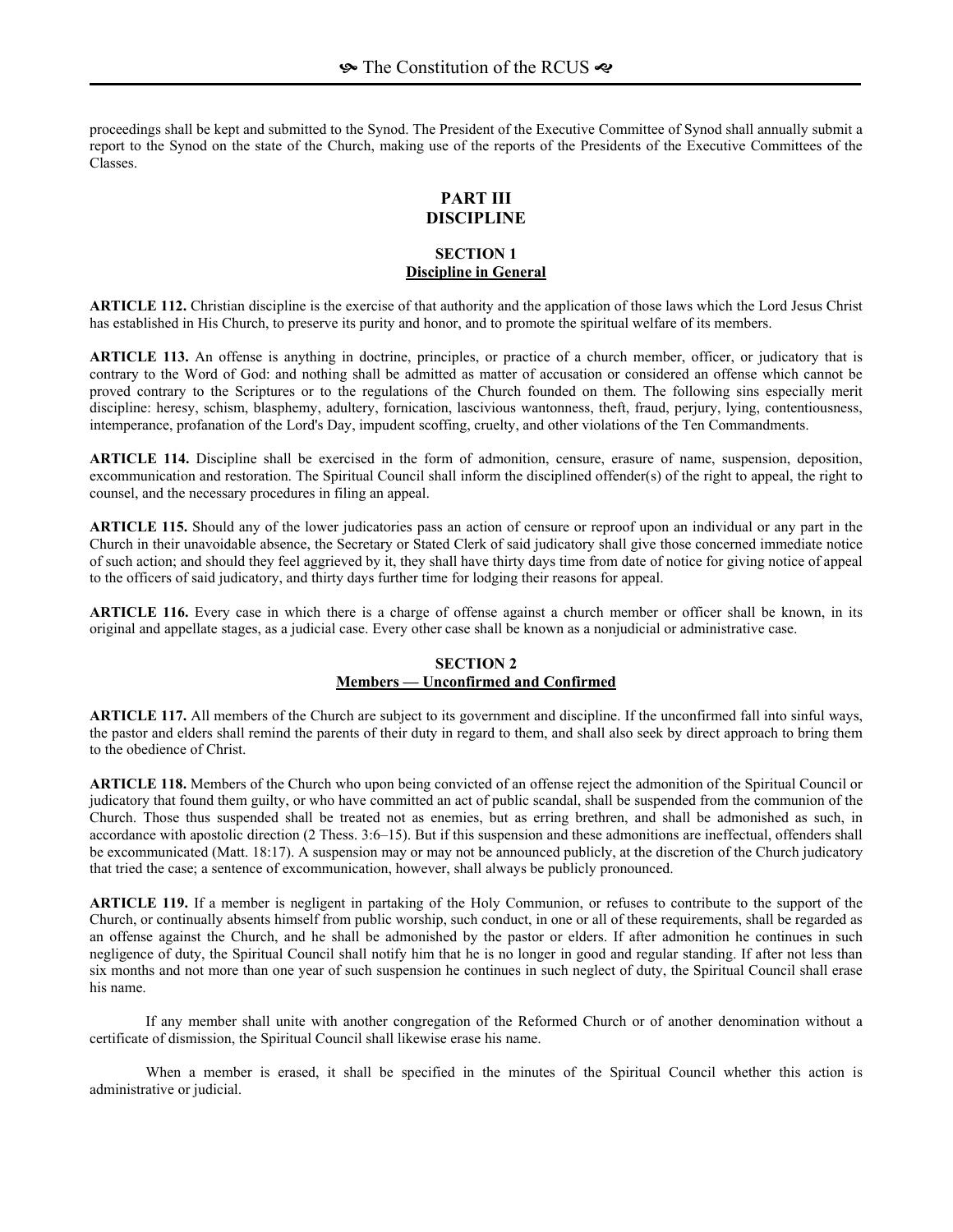#### **SECTION 3 Ministers, Elders and Deacons**

**ARTICLE 120.** If a minister, an elder or a deacon shall commit an offense that brings dishonor upon the Church or is punishable in the criminal courts, such a person shall upon trial and conviction by a church judicatory be removed from office; if an elder or a deacon, by the Spiritual Council; if a minister, by his Classis. In case a minister is involved in a grave public scandal, the Spiritual Council shall temporarily prevent him from exercising his ministerial function and refer him at once to his Classis for trial.

**ARTICLE 121.** If an ill report concerning the moral conduct of a minister, an elder or a deacon is in circulation, the Spiritual Council shall institute an immediate investigation and proceed as the interests of religion and as justice to the individual may require. If the Spiritual Council neglects to investigate ill reports concerning a minister, the Classis shall investigate them without waiting to be requested by the Spiritual Council. But if the Classis discovers that the Spiritual Council is already occupied with the case, it shall for a reasonable time await the result of the inquiry. A prosecution based on evil rumors shall not be instituted unless there is a specification of particular sin or sins and the rumors are generally circulated, permanent and not transient, and accompanied with strong presumption of truth (1 Tim. 5:19).

**ARTICLE 122.** If a pastor shall have been suspended or deposed from his ministerial office, the relation previously existing between him and his pastoral charge shall be dissolved and the charge declared vacant.

**ARTICLE 123.** If a minister accused of an offense shall refuse to appear, either in person or by counsel, after having been cited twice, he shall for his contumacy be suspended from his office; and if after another citation he refuses to appear, either in person or by counsel, he shall be suspended from the communion of the Church, if the alleged offense warrants such suspension.

**ARTICLE 124.** An accusation in case of scandal shall not be heard unless presented within one year after the crime is alleged to have been committed, except it can be shown that insurmountable difficulties existed, which prevented the presentation of the accusation within that time.

# **SECTION 4 Parties in Cases of Process**

**ARTICLE 125.** Judicial proceedings against alleged offenders shall be instituted only on accusation by a communicant member or by a judicatory finding it necessary to investigate an offense.

**ARTICLE 126.** When an individual brings an accusation, he is named as the accuser; and when an accusation is brought by a judicatory of the Church, "The Reformed Church in the United States" shall be named as accuser. The person or persons against whom the accusation is brought shall be named as the accused.

**ARTICLE 127.** When an accusation has been brought by a judicatory, it shall appoint a committee of one or more of its members to conduct the proceeding in all its stages until the final issue is reached; but the judicatory which appointed the committee of counsel may change it, and may also appoint assistant counsel in the case at any stage of the proceeding, the same privilege either of engaging other counsel or of engaging assistant counsel being accorded to the accused.

**ARTICLE 128.** In cases of alleged personal injuries, a proceeding shall not be allowed unless those means for reconciliation have been tried and have failed which are required by our Lord (Matt. 18:15-17).

## **SECTION 5 Charges and Specifications**

**ARTICLE 129.** The charge or charges shall be in writing and shall set forth the alleged offense, and the specifications shall set forth the facts relied upon to sustain the charge or charges. Each offense shall be set forth as a separate charge; and each specification shall declare, as far as possible, the time, place and circumstances of the offense, and shall be accompanied with the names of the witnesses.

### **SECTION 6 Process and Trial**

**ARTICLE 130.** When charges are made that an offense has been committed, they must be filed with the Stated Clerk or Secretary of the judicatory to which they are directed, who shall give one copy to the accuser and one to the accused. The Stated Clerk or Secretary shall immediately inform the President of the judicatory of the filing of the charges or accusations.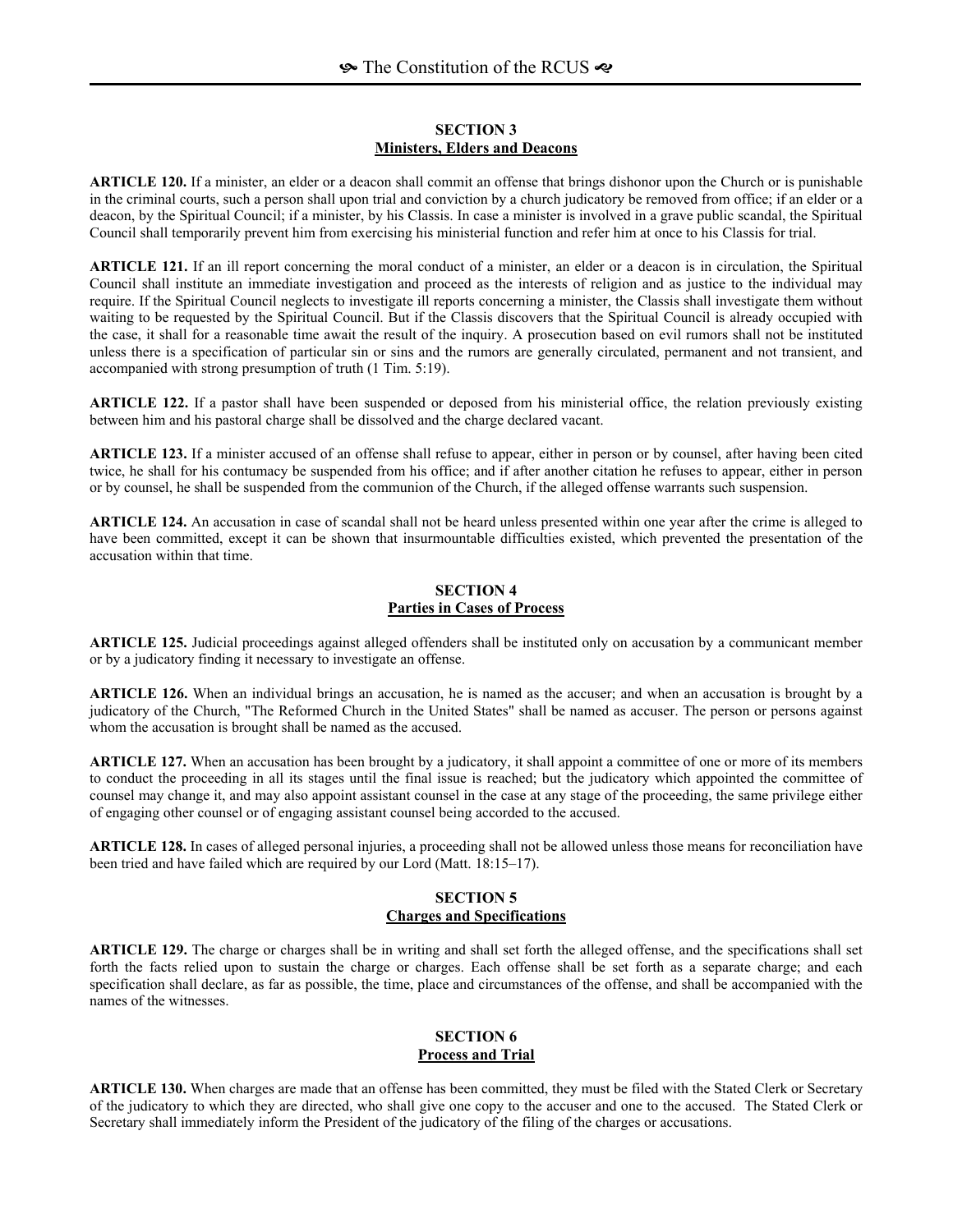**ARTICLE 131.** If charges are made against the Stated Clerk or Secretary of the judicatory, they shall be filed with the presiding officer, and he shall proceed to perform the duties of the Stated Clerk or Secretary in the matter until another Stated Clerk or Secretary shall have been appointed for the occasion; and if they are made against the presiding officer, the Secretary or Stated Clerk shall proceed to perform the duties of the presiding officer in the matter until the judicatory can meet and appoint a presiding officer for the occasion.

**ARTICLE 132.** The President of the judicatory in which the charges have been filed, or in case of his disqualification the Stated Clerk or Secretary, shall call a meeting for the hearing of the case, in the manner and form in which such judicatory is usually called for the transaction of business. The Secretary or Stated Clerk, or in case of his disqualification the President, shall issue a citation according to the form prescribed by the Synod. Such citation and one of the copies of the charges, with the names of witnesses, shall be served on the accused at least thirty days before the trial, in person if possible, otherwise either by leaving them at his last known place of residence with an adult member of his family or household, or by mailing them in a certified letter with return receipt requested. The accuser also shall be notified of the time and place of the trial by the Stated Clerk or Secretary, or in the case of his disqualification by the President, at least ten days previous to the trial.

**ARTICLE 133.** If the accused refuses to obey the citation, he shall be cited a second time to appear at such time as the judicatory may deem reasonable, but not within less than ten days. If he still refuses to appear, not only shall he be liable for censure for contumacy, but the judicatory may proceed with the investigation and decision of the case as if he were present, in which case the judicatory shall appoint some person or persons to represent him as counsel.

**ARTICLE 134.** The President, or the Stated Clerk or Secretary of the judicatory which is to hear the case shall, when requested, issue citation to the witness or witnesses according to the form prescribed by the Synod.

Such citation shall be served upon each witness in like manner as provided in Article 132 for service of citation upon the accused. A person disobeying a citation thus issued and served is guilty of disobedience and contempt, and may for such offense be suspended (if a member of the Church) from the rights and privileges of the Church, or be reprimanded by the judicatory.

**ARTICLE 135.** The testimony of witnesses who, on account of distance, ill health, or other unavoidable circumstances, cannot appear at the trial of a case, may be taken by either party before a notary public or a justice of the peace, or before a member of the Church designated as a commissioner by the judicatory, provided the part in whose interest the testimony is taken notifies the opposite party, at least ten days previously, when and where the testimony is to be given, and what it is expected to prove. The opposite party may be present and cross-examine the witness, or may send questions for such cross-examination. The testimony thus taken may be read at any and all stages of the trial, provided the notary or justice or commissioner has certified thereto that said witnesses were duly qualified, and that the testimony is their testimony and was reduced to writing by him and was taken at the time and place specified in the notice.

**ARTICLE 136.** Trials shall be conducted in open or closed session, as the majority of the judicatory may determine. Trials for heresy shall be conducted in open session.

**ARTICLE 137.** An accuser may be represented by counsel, but only ministers and elders of the Reformed Church in the United States, in good and regular standing, shall appear as counsel in a judicatory.

**ARTICLE 138.** Exceptions to the jurisdiction of the judicatory, to the regularity of its organization, to the sufficiency of the charges and specifications, must be made at the meeting named in the citations, either before or after the charges are made. The judicatory shall determine all such preliminary objections, and may dismiss the case, or, in the furtherance of justice, may permit amendments to the specifications or charges which do not change their nature.

**ARTICLE 139.** If the proceedings are found in order and the charges and specifications are considered sufficient to put the accused on his defense, and there is not an acknowledgment of guilt, the trial shall proceed; but if the guilt is acknowledged, the judicatory shall pronounce sentence without further process of trial.

**ARTICLE 140.** The witnesses, after being sworn or affirmed by the President or by any member of the body whom he shall appoint, shall be examined, and, if desired, cross-examined; and other competent evidence may be presented. Questions as to order or evidence shall be decided by the President, subject to exception by either of the parties at the time the decision is rendered; and such decisions, if it is desired by either party, shall be entered upon the records of the case.

**ARTICLE 141.** All persons, including the accuser and the accused, are competent witnesses, except such as do not believe in the existence of God or in a future state of reward and punishment, or have not sufficient intelligence to understand the obligation of an oath. Any witness may be challenged for incompetency, and the judicatory shall decide the question.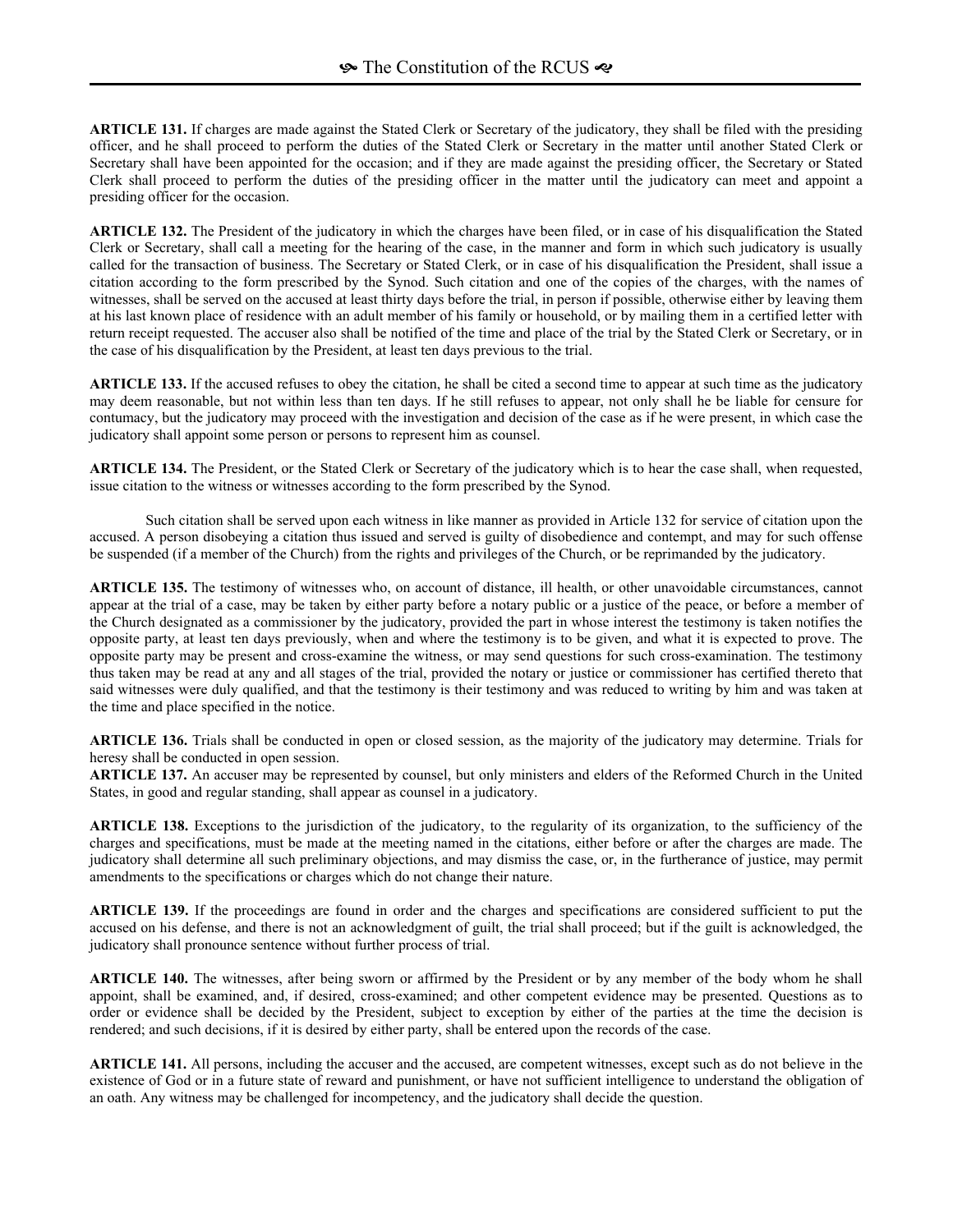**ARTICLE 142.** A member of the judicatory may be one of the witnesses in a case which comes before it. He shall be qualified as other witnesses are, and after having given his testimony may immediately resume his seat as a member of the judicatory, but shall not have a vote in the case in any of the judicatories of the Church.

**ARTICLE 143.** Exceptions to any of the rulings or proceedings in the trial may be taken by either of the parties, and shall be entered on the record to be available in case of an appeal.

**ARTICLE 144.** The charge or charges and specifications and the decision of the judicatory and the notice of appeal, if any, shall be entered on the minutes of the judicatory, all of which together with the evidence in the case duly filed and authenticated by the clerk of the judicatory shall constitute the record of the case. If demanded, copies of the record shall be promptly furnished to the parties at their expense.

**ARTICLE 145.** Decisions in judicial proceedings must be rendered by a majority vote of the members of the judicatory present during the entire progress of the trial. A separate vote must be taken on each charge. A sentence, however, of excommunication of a member, or of suspension or deposition of a minister, elder, or deacon from office, shall not be valid except by concurrence of two-thirds of the members voting. The decision and the sentence shall be publicly pronounced by the President in the judicatory at the conclusion of the proceedings. Motion for a new trial or for a mitigation of sentence shall be heard and decided immediately after the conclusion of the trial. Decisions, sentence, exceptions, motions and further proceedings on them, and notice of appeal shall be duly recorded in the minutes of the trial in the order in which they occur.

## **SECTION 7 References**

**ARTICLE 146.** A reference is a submission of a pending matter by a lower to the next higher judicatory and may be made either for advice or for ultimate decision by such higher judicatory.

**ARTICLE 147.** In matters of reference members of the lower judicatory may vote in the higher judicatory.

**ARTICLE 148.** A judicatory may refuse to give final judgment in a matter of reference, and may remit the whole case either with or without advice to the lower judicatory.

**ARTICLE 149.** In all cases of reference the record of the proceedings in the lower judicatory shall be transmitted to the higher judicatory, and the judicatory to which a reference is made shall determine the method of procedure to be adopted for hearing and disposing of such reference.

## **SECTION 8 Complaints**

**ARTICLE 150.** A complaint is a written representation made for grievances other than those that necessitate an accusation and a judicial trial. Any member of the Church in good and regular standing shall have the right of complaint, provided that due notice is given to the party against whom complaint is made.

**ARTICLE 151.** If the constitutional requirements for the regularity of a complaint have been met, the judicatory to which the complaint has been made shall declare it in order; and all complaints shall be so disposed of by the judicatory to which they are made that a just, correct and intelligent conclusion may be reached.

**ARTICLE 152.** If the official act or decision of an officer of the Church is the ground of complaint, the complaint shall be brought before the judicatory in whose name or by whose authority he acted. The complaint shall be lodged by the complainant with the Stated Clerk or Secretary of the judicatory, a copy shall be served by the Stated Clerk or Secretary on the officer complained against at least ten days before the complaint is heard.

**ARTICLE 153.** If the official decision of a church judicatory is complained of, the complaint shall be brought before the next higher judicatory. Immediate notice of complaint shall be given, and shall be recorded by the Stated Clerk or Secretary, and the President shall at once appoint a committee to defend the action of the judicatory before the next higher tribunal. The complaint and of the reasons for it must be filed by the complainant with the Stated Clerk or Secretary of the body complained of within thirty days after the final adjournment of the body. If reasons of complaint shall have been filed with the Stated Clerk or Secretary within the prescribed time, he shall at once inform the chairman of the committee appointed to defend the judicatory, and furnish him with a copy of the complaint and the reasons for it. Notice of complaint, together with the complaint and the reasons for it,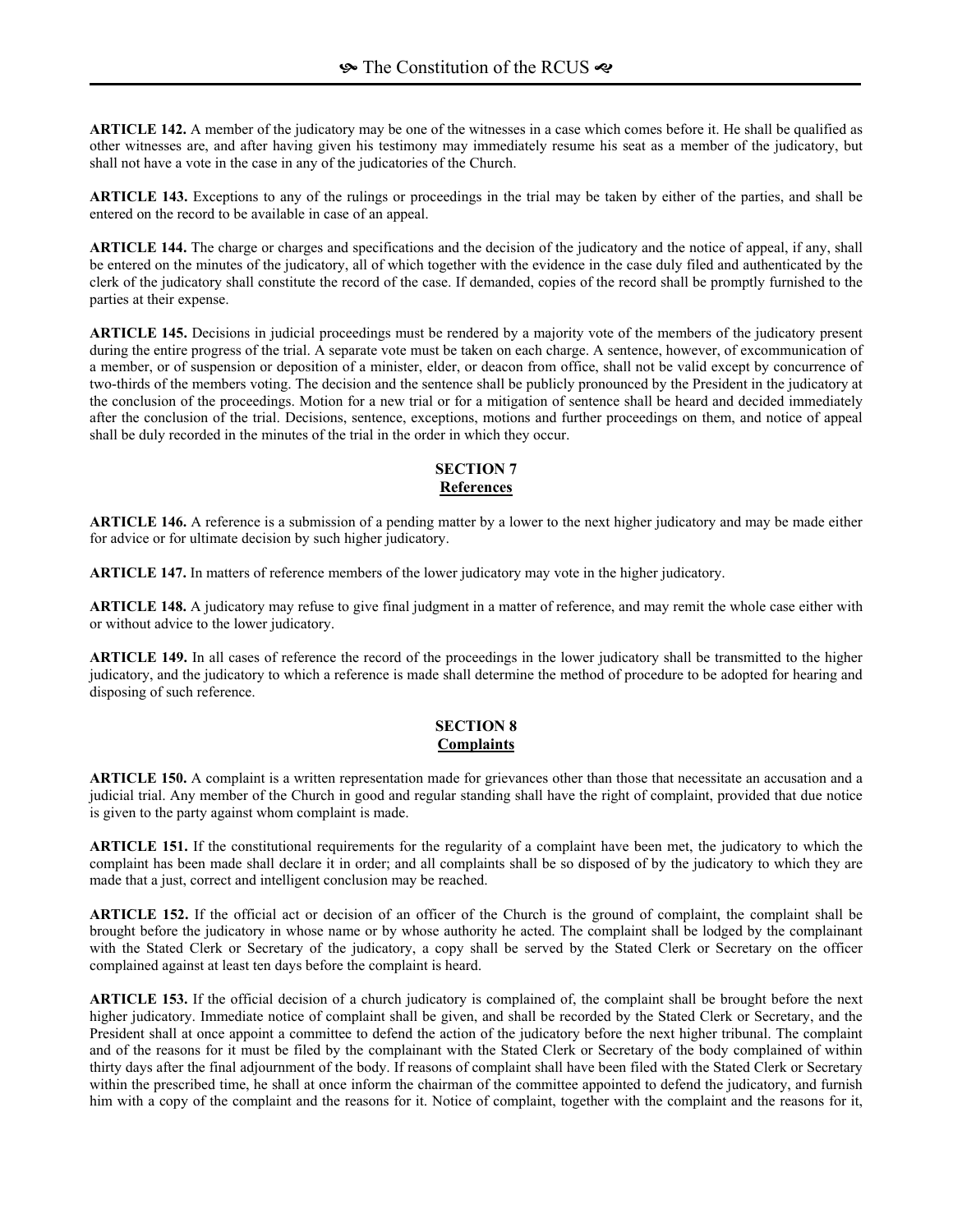filed with the Stated Clerk or Secretary shall be certified by him to the next higher tribunal, before which at its next session such complaint shall be heard.

**ARTICLE 154.** Neither the complainant, nor the persons complained of, nor the members of the judicatory complained of shall vote in the case in any of the judicatories of the Church.

**ARTICLE 155.** Either of the parties to a complaint may complain to the next higher judicatory.

**ARTICLE 156.** The judicatory against which a complaint is made shall forward its records to the higher judicatory, together with all papers relating to the matter of the complaint.

**ARTICLE 157.** The same method of procedure in the hearing of a complaint shall prevail as in the case of an appeal, as provided in Articles 168 and 169 of this Constitution.

**ARTICLE 158.** The effect of a complaint, if sustained, may be the reversal in whole or in part of the action or decision complained of. When a complaint is sustained, the lower judicatory shall be directed how to dispose of the matter.

**ARTICLE 159.** Whenever a complaint is entered against a decision of a judicatory by at least one-third of the members recorded as present when the decision was made, the execution of the decision shall be stayed until the final issue of the case in a higher judicatory.

### **SECTION 9 Appeals**

**ARTICLE 160.** An appeal is the removal of a judicial case by a written representation from a lower to a higher judicatory, and may be taken by either of the original parties from the judgment of the lower judicatory.

**ARTICLE 161.** If an appeal is taken from the decision of a judicatory in a judicial case, the judicatory that rendered the decision shall defend its position in the higher judicatory by and through such representatives as it may deem proper to appoint; said representatives, however, shall be ministers or elders, or both, of the Reformed Church in the United States.

**ARTICLE 162.** Irregularities in the proceedings; refusal to entertain an appeal, refusal of reasonable indulgence to a party on trial; receiving improper, or declining to receive important testimony; undue haste; manifestation of prejudice in the conduct of a case; mistake or injustice in the decision or in any of the rulings of the judicatory in the matters appertaining to the case; undue severity of sentence  $\frac{a}{b}$  are good and sufficient reasons for an appeal.

**ARTICLE 163.** Written notice of appeal, with a copy of specifications or errors alleged, shall be given, within thirty days after the adjournment of the judicatory, to the Stated Clerk or Secretary of the judicatory appealed from, and in the case of his absence or disability or death, to the President of it, who shall file it, with the records and all papers appertaining to the case, or a certified copy of them, with the Stated Clerk of the higher judicatory, on or before the second day of its next regular meeting after the day of reception of said notice, and shall furnish the chairman of the committee appointed to defend the judicatory with a copy of the specifications of errors alleged.

**ARTICLE 164.** The appellant shall appear, in person or by counsel, before the judicatory appealed to, at or before the close of the second day's session of its next stated meeting after the date of filing of the notice of appeal, prepared to proceed with the appeal. If the appellant does not appear before the judicatory appealed to, and fails to show, to the satisfaction of the judicatory, that said appellant was unavoidably prevented from so doing, the appeal shall be considered abandoned, and the judgment of the lower judicatory shall stand. The judicatory appealed to shall proceed to hear an appeal whether the judicatory appealed from appears or not, unless it is shown that notice of appeal was not properly served on the judicatory appealed from.

**ARTICLE 165.** All cases of appeal of which the records and papers, or certified copies of them, have been placed in the hands of the Stated Clerk of the judicatory appealed to, shall be called up by him as soon as possible after the permanent organization of the judicatory; he shall state the names of the original parties, read the accusation and decision and sentence, state the name of the judicatory appealed from and the names of the appellants, and read the reasons filed for the appeal.

**ARTICLE 166.** In case the Stated Clerk or Secretary of the lower judicatory has failed to file the records of an appeal as provided in Article 163, he shall be referred to his judicatory to be dealt with as the case may require; and the appellant or the judicatory appealed from may furnish a copy of said records, and, provided both shall agree as to its correctness, the same shall be taken as if it had been filed by the Stated Clerk or Secretary.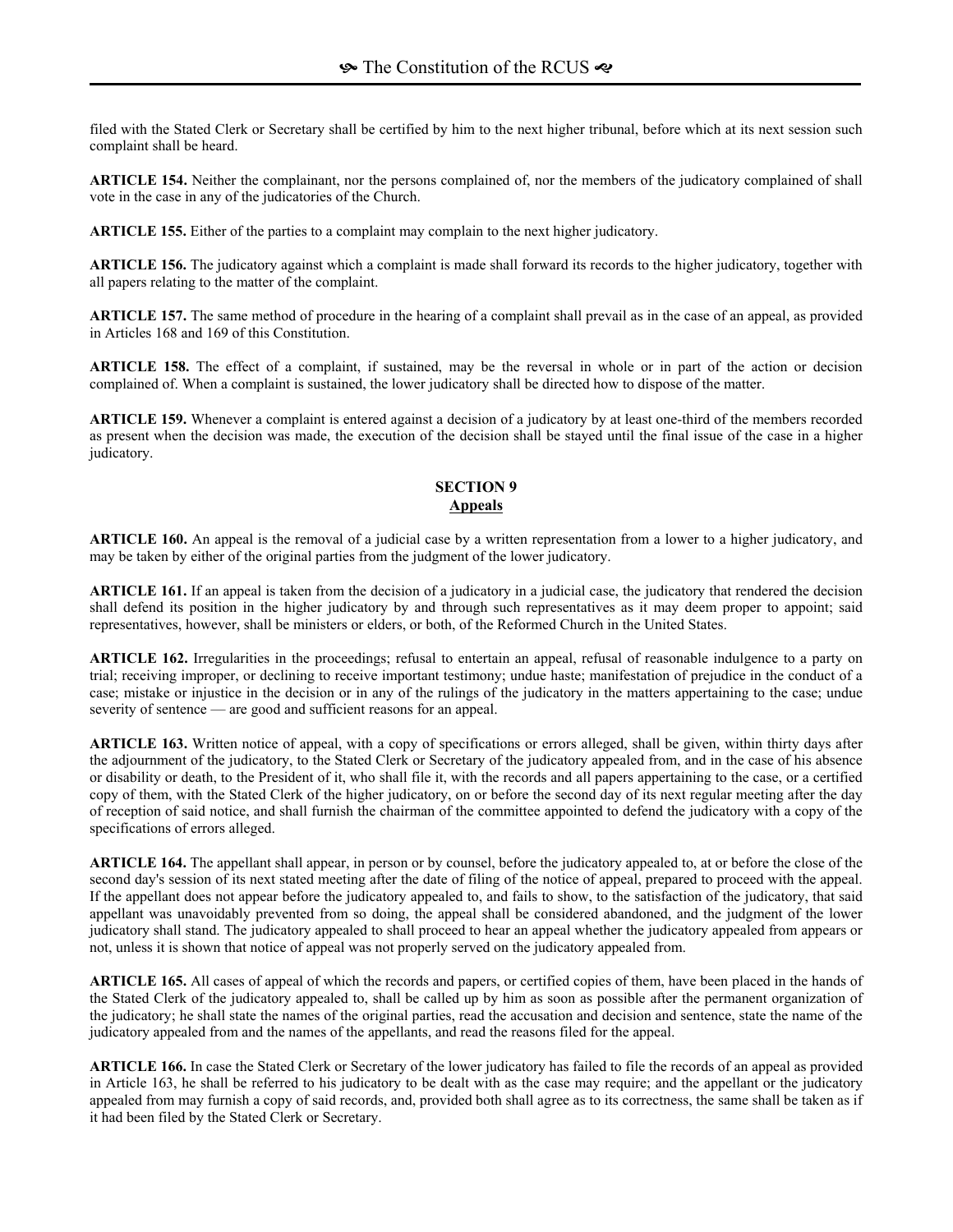**ARTICLE 167.** Testimony that has not been brought before the lower judicatory shall not be admitted in the higher, except by consent of both parties. If new evidence arises which is likely to alter the aspect of the case materially, the case must be sent back to the lower judicatory for a new investigation.

**ARTICLE 168.** After an appeal shall have been called up and stated by the clerk, the presiding officer shall appoint a committee whose duty it shall be to take charge of all the records and papers in the case, examine the same thoroughly, and report on them:

- 1. Whether or not the appeal is regular and ready for hearing.
- 2. Propose to the judicatory the day and hour the appeal shall be heard.
- 3. The time to be granted to each party to present the case.

**ARTICLE 169.** When the time appointed for the hearing of an appeal arrives, it shall have precedence over all other business and shall be heard as follows:

- 1. The papers and records in the case shall be read in proper order, except such parts as may be omitted by consent.
- 2. The parties shall be heard, the appellant opening and closing.
- 3. Opportunity shall be given to the members of the judicatory appealed from to be heard.
- 4. Opportunity shall be given to the members of the higher judicatory to be heard.
- 5. The vote shall then be taken, without further debate, separately on each specification, the question being put in the form: Shall the specification be sustained? The specification having been read by the clerk and the question put by the President, the roll shall be called and the vote be taken. If not one of the specifications shall be sustained and no error be found, the judgment of the lower judicatory shall stand. If an error or errors shall be found, the judicatory appealed to shall determine whether the judgment of the lower judicatory shall be reversed or modified; or the case remanded for a new trial; and the decision, accompanied with a recital of the error or errors found, shall be entered on the record. If the judicatory deems it wise, a definition of its action may be adopted, which shall be a part of the record of the case.

**ARTICLE 170.** Neither the appellant nor the members of the judicatory appealed from shall vote in the case in any judicatories of the Church.

**ARTICLE 171.** The necessary effect of an appeal is to stay all further proceedings in the case of admonition, of censure, or of erasure of name; but in the case of suspension, or of deposition, or of excommunication, the judgment shall remain in force until finally reversed.

**ARTICLE 172.** The decisions of the last judicatory to which an appeal has been taken shall be valid and binding.

### **SECTION 10 Judicial Committee**

**Refer to Article 100.** 

#### **SECTION 11 Restoration**

**ARTICLE 173.** Members of the Church, deacons, elders, licentiates, or ministers who are under discipline may be reinstated either by the judicatory which disciplines them, or, with its official consent, by a co-ordinate judicatory; provided, however, that the evidence of their repentance and amendment is satisfactory. The reinstatement of a minister shall not be final until it shall have been approved by the Synod.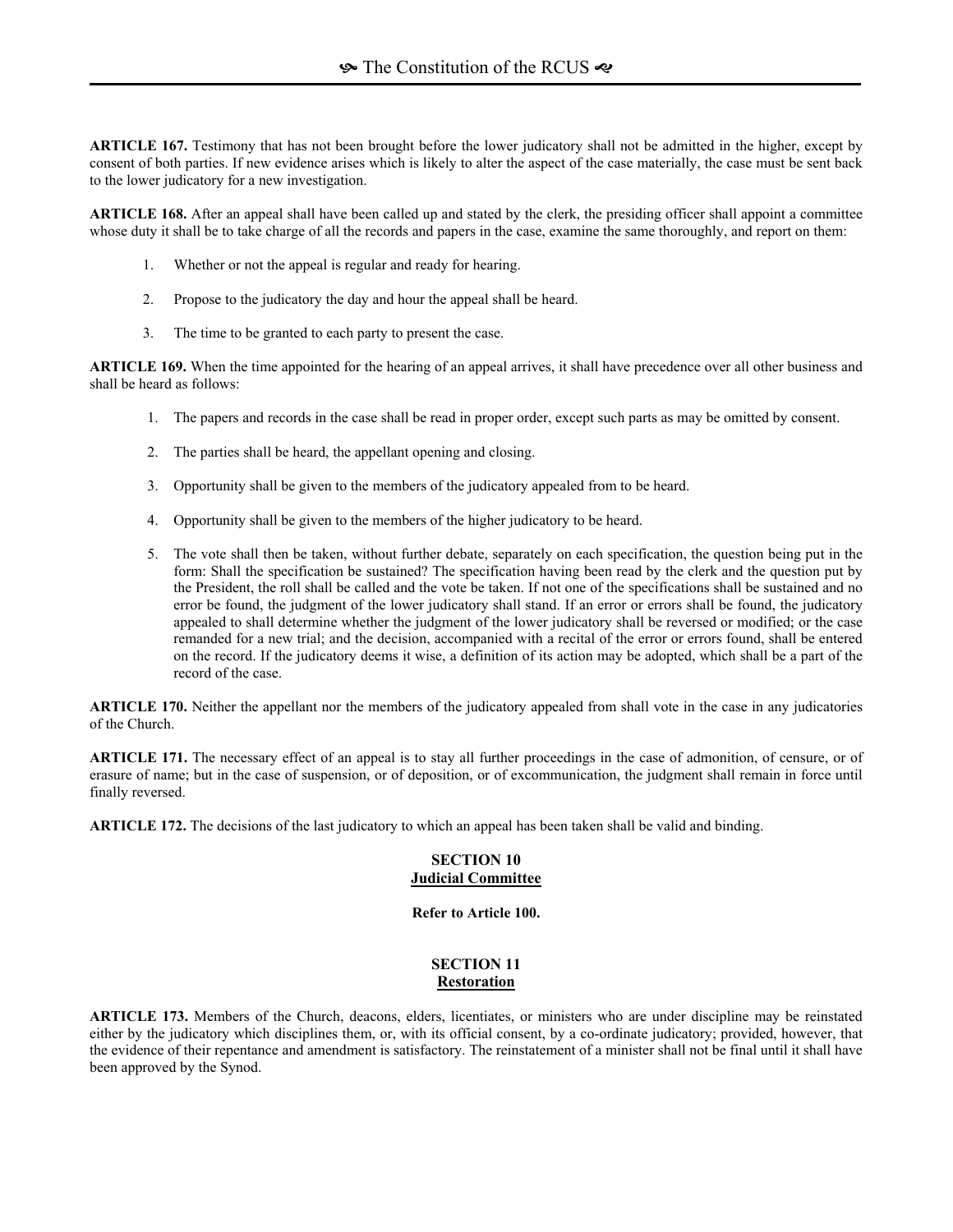**ARTICLE 174.** A minister or a licentiate who has been deposed for the sin of adultery or of fornication, or for any offense that affixes a public scandal to his character, shall not be restored to the ministry unless it shall clearly appear to the judicatory which deposed him that the restoration can be effected without injury to the cause of religion.

**ARTICLE 175.** If a minister shall have been deposed but not excommunicated, he shall be entitled to the rights of a communicant member; and Classis shall furnish him with a certificate to any congregation with which he may desire to connect himself. Such certificate shall state his exact relation to the Church.

# **PART IV DOCTRINE AND WORSHIP**

## **SECTION 1 Doctrine**

**ARTICLE 176.** The Holy Scriptures of the Old and New Testaments, which are called canonical, being recognized as genuine and inspired, are received as the true and proper Word of God, infallible and inerrant, and the ultimate rule and measure of the whole Christian faith and doctrine.

**ARTICLE 177.** The Heidelberg Catechism, the Belgic Confession of Faith, and the Canons of Dort are received as authoritative expressions of the truths taught in the Holy Scriptures, and are acknowledged to be the subordinate standards of doctrine in the Reformed Church in the United States.

## **SECTION 2 Worship**

**ARTICLE 178.** The essential parts of public worship are a call to worship, salutation, invocation, singing, prayer, reading of the Word, preaching a sermon, giving the offerings, the benediction, and the doxology. These elements of worship approved or recommended by the Synod shall be used in the regular Lord's Day service.

**ARTICLE 179.** Christmas, Good Friday, Easter, Ascension, Pentecost — and all days appointed by ecclesiastical or civil authority for fasting or thanksgiving — may be duly respected and observed by congregations and families by attending public worship in their churches.

**ARTICLE 180.** The Lord's Day (Sunday) shall be kept a holy day, devoted to the public worship of the Lord, to reading the Holy Scriptures, to private devotions, and to works of love and mercy. Weekday meetings for prayer and daily family worship are also commended as important religious services.

### **SECTION 3 The Sacraments**

**ARTICLE 181.** The sacraments of the Church instituted by Christ are two: Holy Baptism and the Lord's Supper.

**ARTICLE 182.** Children are received into the Church by baptism and are subject to its care and discipline. As soon as they are old enough to learn the Catechism and to be benefited by the pastor's instruction, they shall become members of the catechetical class.

**ARTICLE 183.** A child shall be baptized if one of its parents is a member of the Church.

**ARTICLE 184.** The previous article shall not be so construed as to prevent persons who adopt orphans or other children into their families from bringing them to God for baptism and giving them the sign and seal of the covenant of grace.

**ARTICLE 185.** Adults shall be baptized if a minister has ascertained that they possess correct views of Christian doctrine, give evidence of true repentance and faith, and are willing to yield obedience to the requirements of Christ. But if in these respects the minister discovers deficiencies, he shall direct them to attend the usual catechetical instruction, and shall afterward proceed in relation to them as with other catechumens. If this, however, is impractical, he shall instruct them in some other suitable way.

**ARTICLE 186.** Baptism shall be administered publicly in the Church, if possible. The forms provided in the liturgy of the Reformed Church in the United States shall be used.